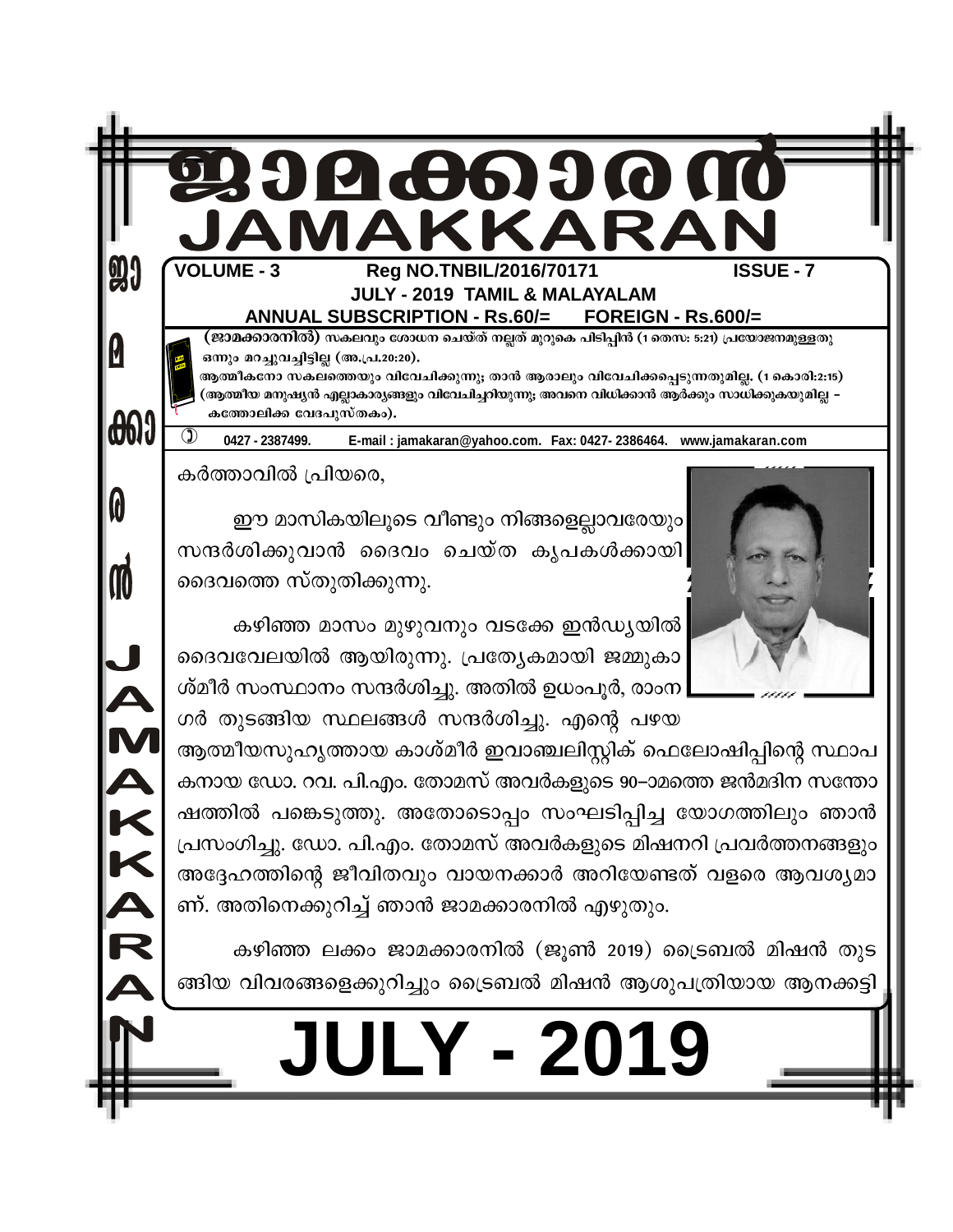# <u>www.jamakaran.com</u>

July 2019

ആശുപത്രിയെ ഞാൻ എങ്ങനെയാണ് ആ സ്ഥലത്തിന് അതിരുകൾ കെട്ടി ആശുപത്രി പണിയുവാൻ കാരണമായിരുന്നത് എന്നുള്ള വിവരങ്ങളേയും അതോടൊപ്പം ഡോ. മുരളീധർ അവർകൾ ഈ ആശുപത്രിക്കുവേണ്ടി ചെയ്ത ത്യാഗങ്ങളെക്കുറിച്ചും എഴുതി. ആശുപത്രിയിലെ ഡോക്ടർമാർക്കും നഴ്സു മാർക്കും അവിടത്തെ ജോലിക്കാർക്കും ശമ്പളം കൊടുക്കുവാനുള്ള ബുദ്ധിമു ട്ടുകൾ അനുഭവിച്ചുകൊണ്ടിരിക്കുന്നതും ഞാൻ എഴുതി. അത് വായിച്ച പലരും വളരെ ഭാരപ്പെട്ട് മനോവിഷമങ്ങളോടെ എനിക്ക് കത്തെഴുതി.

ചിലർ എനിക്കെഴുതിയ കത്തുകളിൽ സി.എസ്.ഐ, മാർത്തോമ, ലൂഥ റൻ തുടങ്ങിയ മെയിൻ ലൈൻ സഭകളിലും എ.ഒ.ജി, ഐ.പി.സി തുടങ്ങിയ സഭകളിലെല്ലാം ആഴ്ചതോറും വരുന്ന കാണിയ്ക്കകൾ ലക്ഷക്കണക്കിനു വരു ന്നതായി അറിയുന്നു. ഇവരെല്ലാം ഈ പണത്തെ സൗജന്യചികിത്സ നൽകുന്ന ആശുപത്രികളെ സഹായിക്കുന്നതിൽ വിനിയോഗിക്കുമെങ്കിൽ നിർധനരായ എത്രയോ സാധുക്കൾക്കും ആദിവാസികൾക്കും പ്രയോജനപ്പെടും. അതുവ ഴിയായി യേശുക്രിസ്തുവിനെ അവർക്ക് പരിചയപ്പെടുത്തുവാനും സാധിക്കും.

ഇന്ന് സി.എസ്.ഐയിൽ ഉള്ള 24 ഡയോസിസുകളിലും പല വർഷ ങ്ങൾക്കുമുമ്പായി നടത്തിക്കൊണ്ടിരിക്കുന്ന പല ആശുപത്രികളും തുടർന്ന് പ്രവർത്തിക്കുവാൻ കഴിയാതെ അടച്ചുപൂട്ടിക്കൊണ്ടുവരുന്നു. ലൂഥറൻ സഭക്കാർ നടത്തിക്കൊണ്ടിരുന്ന ആശുപത്രികൾക്കും ഇതേഗതി തന്നെ സംഭവിച്ചുകൊ ണ്ടിരിക്കുന്നു. ഡോക്ടർമാർക്കും നഴ്സുമാർക്കും മറ്റ് ജോലിക്കാർക്കും കഴിഞ്ഞ മൂന്നുമാസമായിട്ട് ശമ്പളം കൊടുക്കുവാൻ കഴിയാത്ത ആശുപത്രികളെയും ഇപ്പോൾ പ്രവർത്തനരഹിതമാക്കുവാൻ തീരുമാനിച്ചിരിക്കുന്നു. ഇതിന്റെ പിന്നി ലുള്ള പ്രധാനകാരണം, ഡോക്ടർമാർക്കും നഴ്സുമാർക്കും മറ്റു ജോലി ക്കാർക്കും അവരുടെ വിദ്യാഭ്യാസത്തിന് അനുസരിച്ചുള്ള ശമ്പളം കൊടുക്കു ന്നില്ല എന്നതാണ്. ക്രിസ്തീയ ആശുപത്രികൾ ചെയ്യുന്നത് ഒരു സാമൂഹിക പ്രവർത്തനം തന്നെ. ആ ചിന്തയോടെ വരുന്ന ഡോക്ടർമാരും മറ്റുള്ളവരും കുറഞ്ഞ ശമ്പളത്തിൽ സേവന ചിന്തയോടെ പ്രവർത്തിക്കുവാൻ സാധിക്കും.

പുറത്ത് സ്വകാര്യ ആശുപത്രികളിലെ ഡോക്ടർമാർക്ക് ലഭിക്കുന്ന ശമ്പളം വളരെ കൂടുതലാണ്. ആ ഉയർന്ന ശമ്പളം ക്രിസ്തീയസേവന ആശുപത്രിക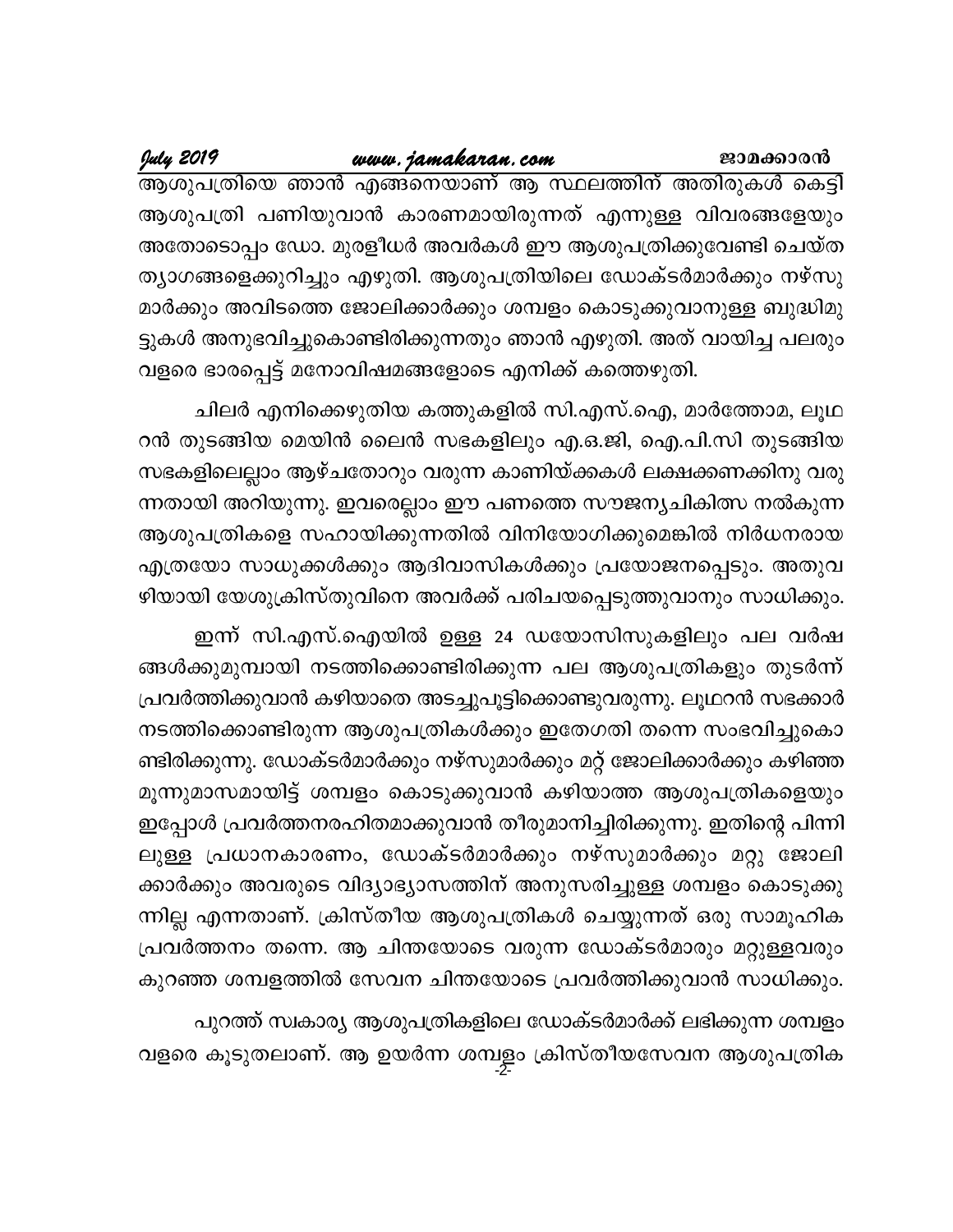ളിലെ ഡോക്ടർമാർക്കും മറ്റും കൊടുക്കാതെ പോയാലും ഡോക്ടർമാരുടേയും മറ്റും പഠനത്തിന് തക്കവണ്ണം ശമ്പളം കൂട്ടിക്കൊടുത്താൽ ക്രിസ്തീയ ഡോക്ടർമാർ മറ്റു സ്വകാര്യ ആശുപത്രികളെ തേടിപോകയില്ല.

ഇന്ന് ക്രിസ്തീയ സഭകളിൽ നന്നായിട്ടുള്ള പള്ളി കെട്ടിടങ്ങളെ തകർത്തും പൊളിച്ചും അത്യാധുനിക രീതിയിൽ മാർബിളുകളും ടൈൽസുക ളുമിട്ട് ആഢംബരമാക്കുവാൻ ഈ കാണിക്കകളെ ഉപയോഗിക്കുന്നു. നമ്മുടെ ദൈവം ഇങ്ങനെയുള്ള ആഢംബരമന്ദിരങ്ങളിൽ എന്നെ ആരാധിക്കണം എന്ന് പറയുന്നില്ല, പ്രതീക്ഷിക്കുന്നുമില്ല. നമ്മുടെ പുതിയനിയമ ആരംഭകാല സഭക ളുടെ ചരിത്രം പരിശോധിച്ചാൽ ഈ വിവരങ്ങൾ നിങ്ങൾക്ക് അറിയുവാൻ കഴി യും. തമിഴ്നാട്ടിലെ തിരുനെൽവേലിയിലും തൂത്തുക്കുടിയിലെ സി.എസ്.ഐ സഭകളിൽ പള്ളിയുടെ ഗോപുരങ്ങൾക്കും ബെൽടവറുകൾക്കും വളരെയധികം പ്രാധാന്യം കൊടുക്കുന്നു. ഇതിൽ ഒരു മൽസരബുദ്ധിയാണ് കാണിക്കുന്നത്. സഭാകെട്ടിടം വളരെ ചെറുതായിരിക്കും. എന്നാൽ ഗോപുരങ്ങളും ബെൽടവ റുകളും തെങ്ങുകളേക്കാൾ ഉയരമുള്ളതായിരിക്കും. അതിനുവേണ്ടി കോടികൾ ചെലവാക്കുന്നതിൽ സഭക്കാർക്ക് അഭിമാനവുമാണ്. ഇതിൽ ഒരു അംശമെ ങ്കിലും സാധുക്കൾക്കായി സൗജനൃസേവനം ചെയ്യുന്ന ആശുപത്രി കൾക്കുനൽകുമെങ്കിൽ അടച്ചുപൂട്ടലിന്റെ അവസ്ഥയിൽ നിന്നും ആശുപത്രി കളെ രക്ഷിക്കുവാനും അതിലൂടെ സാധുക്കളെ സംരക്ഷിക്കുവാനും സാധി ക്കുമല്ലോ.

ഈ ലക്കം മാസികയിൽ ഡോ. മുരളീധർ ട്രൈബൽ മിഷൻ ആശുപത്രി യിൽ നടന്ന ഒരു സംഭവത്തെ സാക്ഷ്യമായി അറിയിച്ചിരിക്കുന്നു. തീർച്ചയായും അത് വായനക്കാർക്ക് പ്രയോജനപ്പെടും എന്ന് ഞാൻ വിശ്വസിക്കുന്നു.

# ഹൈക്കോടതിയുടെ നല്ല വിധിയും നിർദ്ദേശങ്ങളും

മൂന്നാഴ്ച മുൻപ് ഒരു കേസിൽ മദ്രാസ് ഹൈക്കോടതി പുറപ്പെടുവിച്ച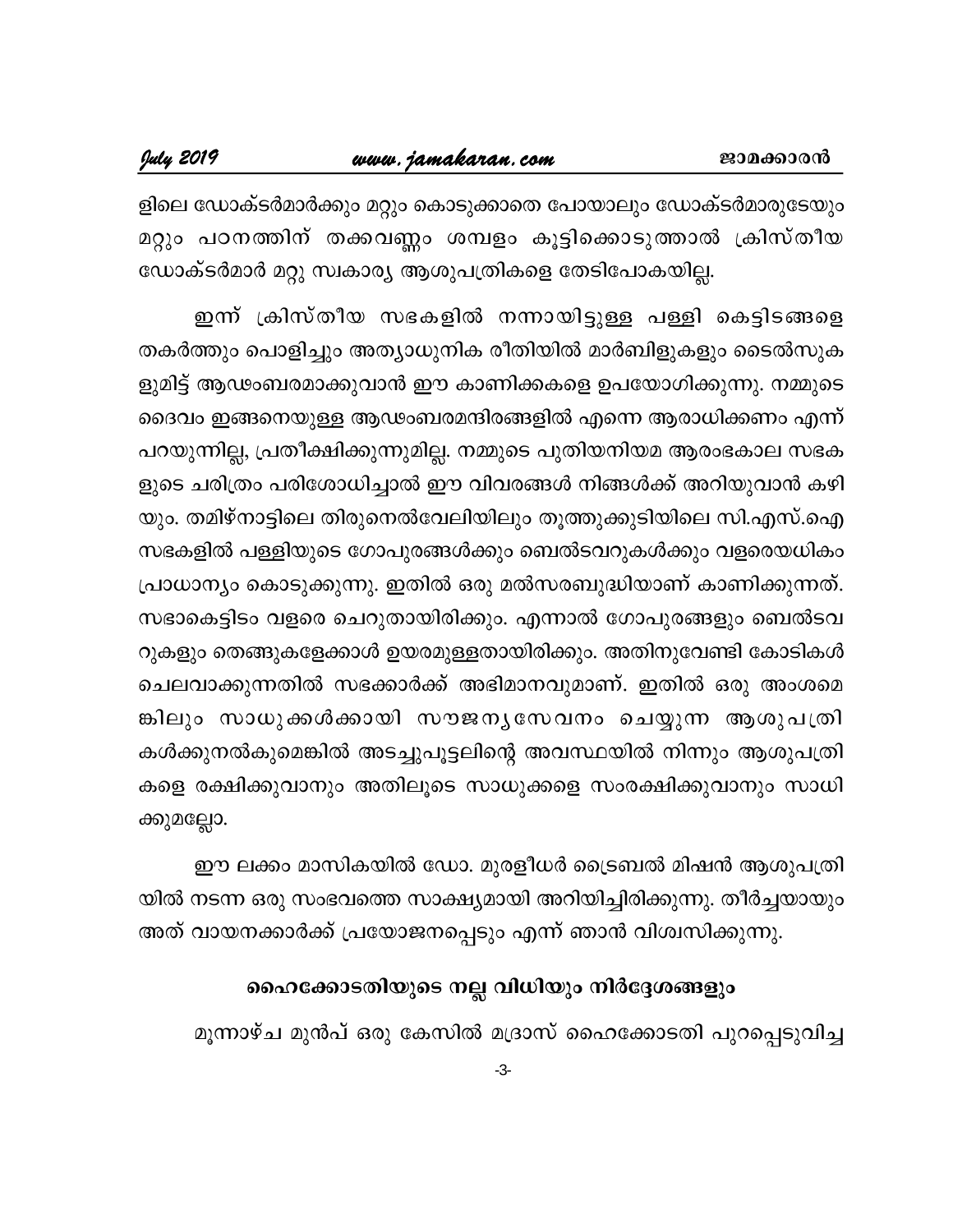July 2019

വിധിയും നിർദ്ദേശങ്ങളും ആധുനിക ലോകത്തിലെ എല്ലാവർക്കും പ്രയോജ നപ്പെടും.

- തലമുടി ഇഷ്ടംപോലെയൊന്നും ചീകി കൊണ്ടുവരാൻ പാടില്ല. 1.
- ന്യൂജെൻ രീതിയിൽ തലമുടി ചീകാതെ വരുന്നത് സ്കൂളുകളിൽ അനുവ  $2.$ ദിക്കുവാൻ പാടില്ല.
- മുള്ളൻപന്നികളുടെ ശരീരംപോലെയുള്ള ആകൃതിയിൽ മുടി വളർത്തു 3. വാൻ പാടില്ല.
- സ്കൂൾ/കോളേജ് കുട്ടികൾ താടി വളർത്താതെ ഷേവ് ചെയ്തുവേണം 4. വരേണ്ടത്.
- ആൺകുട്ടികളോ പെൺകുട്ടികളോ <mark>ജീൻസ്</mark> പാന്റ് ധരിച്ചുകൊണ്ട് 5. സ്കൂളിലോ കോളേജിലോ വരാൻ പാടില്ല.
- പെൺകുട്ടികൾ ശരീരത്തോട് ഒട്ടിക്കിടക്കുന്ന "ലെഗ്ഗിൻസ്" ധരിച്ചുകൊണ്ട് 6. സ്കൂൾ/കോളേജ് എന്നിവിടങ്ങളിൽ വരാൻ പാടില്ല.
- 2019 ജൂൺ മാസം 3–ാമത്തെ ആഴ്ചയിൽ സേലത്തുള്ള ധനികരുടെ മക്കൾ  $7.$ പഠിക്കുന്ന കോൺവെന്റിൽ 45 കുട്ടികളെ തലമുടി മുറിക്കാത്തതിന്റെ പേരിൽ ഗേറ്റിനു പുറത്താക്കി. ഈ കുട്ടികൾ തങ്ങളുടെ മാതാപിതാക്ക ളോടൊപ്പം ഈ കോൺവെന്റിന്റെ ഗേറ്റിൽ പ്രതിഷേധം സംഘടിപ്പിച്ചു. ഇത് മനുഷ്യാവകാശധ്വംസനമാണെന്ന് അവർ ആരോപിച്ചു. കോൺവെന്റ് പ്രിൻസിപ്പാൾ അച്ചൻ കോടതി വിധിയെ അവർക്കു കാണിച്ചുകൊടുത്തു. ഇത് ഞങ്ങളുടെ തീരുമാനമല്ല, കോടതി വിധിയാണ്. ഞങ്ങൾ അതിനെ നടപ്പാക്കിയെന്നേയുള്ളൂ എന്ന് പറഞ്ഞു. തുടർന്ന് അവരെല്ലാം പ്രതിഷേധം അവസാനിപ്പിച്ചു ഭവനങ്ങളിലേയ്ക്കു മടങ്ങി. തലമുടിവെട്ടി വൃത്തിയാക്കു ന്നതിനുവേണ്ടി കുട്ടികൾക്ക് ഒരു ദിവസത്തെ അവധിയും അവർ നൽകി. എല്ലാ കുട്ടികളും ബാർബർ ഷോപ്പുകൾ തേടിപ്പോയത് ദൃശ്യമാധ്യമങ്ങൾ ആഘോഷിച്ചു.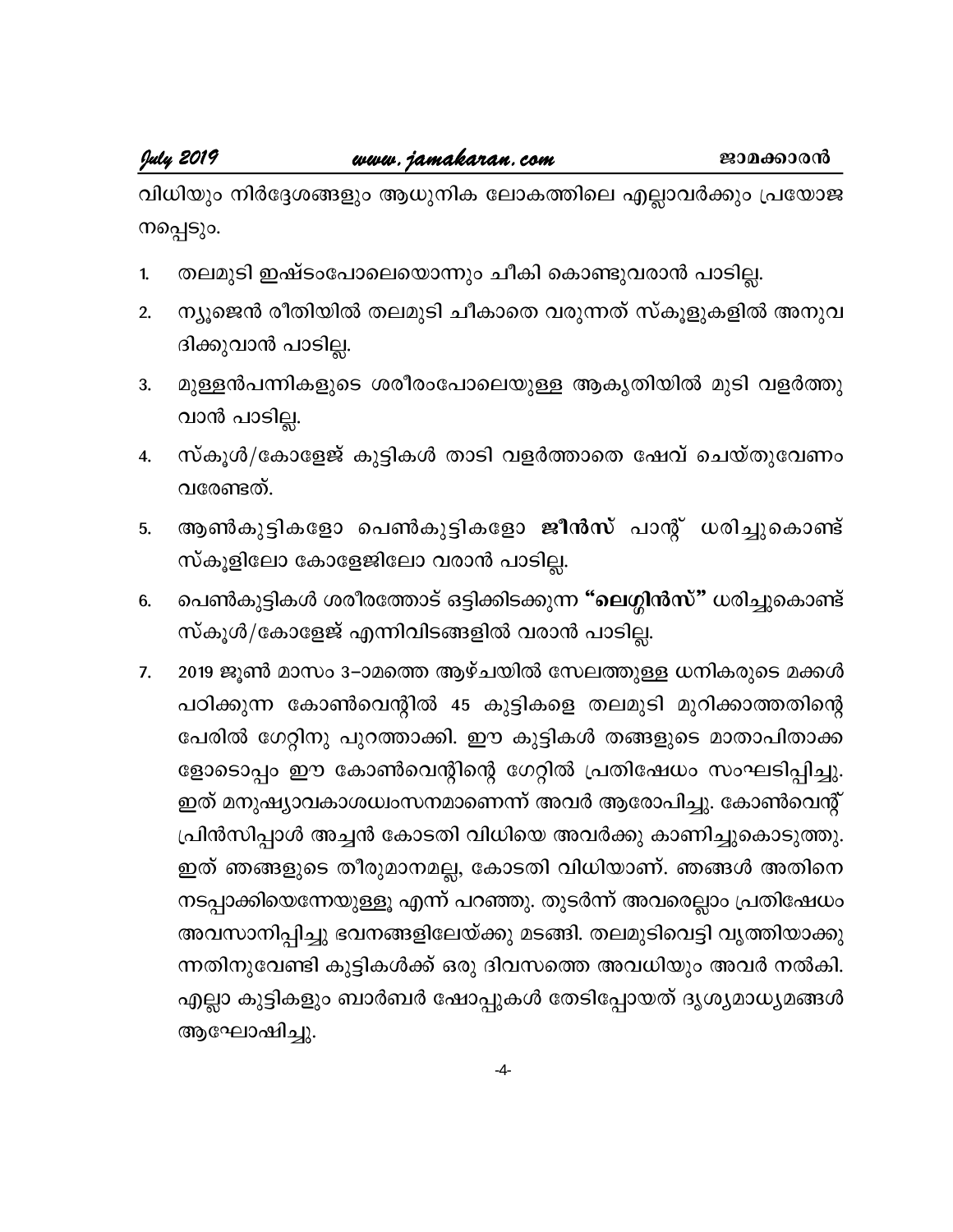#### www.jamakaran.com

July 2019

ബൈബിൾ വചനം പറയുന്നത് വായിക്കു ക. വെളി:16:15,1 തിമൊ:2:1,2. ഞാൻ എവിടെപോയി പ്രസംഗിച്ചാലും മനുഷ്യ രുടെ വസ്ത്രധാരണത്തെക്കുറിച്ചും തലമുടി ചീകുന്നതിനെക്കുറിച്ചും ഉപദേശിക്കാതെ വരാറില്ല. ദൈവമക്കൾക്ക് ഒരു ചിട്ട ഉണ്ട്, പ്രമാണമുണ്ട്, ദൈവീകനിയമമുണ്ട്. അല്ലാതെ ഇഷ്ടംപോലെ ജീവിക്കുവാനുള്ള തല്ല ക്രിസ്തീയ ജീവിതം. ചില ഭവനങ്ങ ളിൽ മാതാപിതാക്കൾക്കുപോലും വസ്ത്ര ധാരണത്തിൽ സാക്ഷ്യമില്ല. പിന്നെ എങ്ങനെ അവർക്ക് മക്കളുടെ വസ്ത്രധാര ണത്തിൽ മാതൃക കാണിക്കുവാൻ സാധി ക്കും.

# apph fillinii # **PR 08 2015**

#### ഫോട്ടോ

ഈ ഫോട്ടോയിൽ കാണുന്നത് പ്രായ പൂർത്തിയായ രണ്ടു പെൺമക്കളുടെ അമ്മ

Leggins

യാണ് ലെഗ്ഗിൻസ് ധരിച്ചുകൊണ്ടുപോകുന്നത്. പള്ളിയിലെ ആരാധനകൾക്കും ഇതേ വേഷത്തിൽ വരുന്നത് വിശുദ്ധദൈവത്തെ അലക്ഷ്യപ്പെടുത്തുന്നതിന് തുല്യമാണ്. വസ്ത്രധാരണത്തെക്കുറിച്ച് ഞാൻ ജാമക്കാരനിൽ എഴുതിയിട്ടു ണ്ട്. "തന്റെ ലജ്ജ കാണുമാറു നഗ്നനായി നടക്കാതിരിപ്പാൻ തന്റെ ഉടുപ്പു സൂക്ഷിച്ചും ജാഗരിച്ചും കൊള്ളവൻ ഭാഗൃവാൻ." (വെളി:16:15). വചനത്തിന് അനുസരണം കാണിക്കാത്തവർ കോടതി വിധിക്കെങ്കിലും അനുസരണം കാണിക്കും എന്ന് ഞാൻ വിശ്വസിക്കുന്നു. ദൈവം നിങ്ങളേയും നിങ്ങളുടെ മക്കളേയും അനുഗ്രഹിക്കട്ടെ.

- ഡോ. പുഷ്പരാജ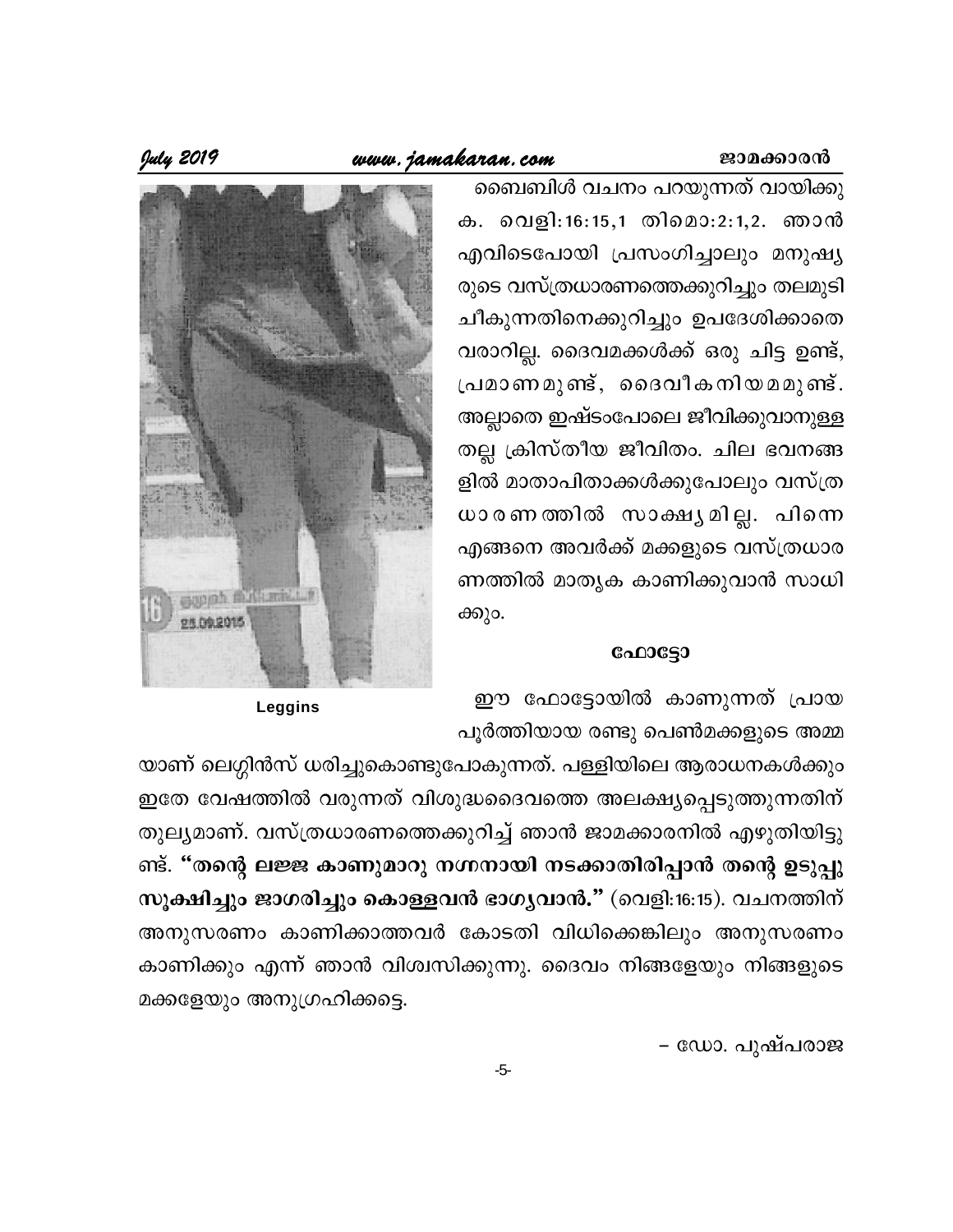# ആനക്കട്ടി ട്രൈബൽമിഷൻ ആശുപത്രിയിൽ നടന്ന അത്ഭുതം



**Dr. MURALIDHARAN** 

Dr. ALLYAMMA

2019 ജൂൺമാസ ജാമക്കാരനിൽ ട്രൈബൽ മിഷൻ ആനക്കട്ടി ആശുപത്രി നേരിടുന്ന സാമ്പത്തികബുദ്ധിമുട്ടുകൾ എഴുതി അറിയിച്ചിരുന്നു.

ഈ ആനക്കട്ടിയിൽ 6000 ഇരുളാസ്, മുതുവാസ് തുടങ്ങിയ ആദിവാസി കൾ ഉണ്ട്. ആദിവാസികൾക്ക് ഈ ആശുപത്രിയുടെ ആവശ്യം എത്രത്തോള മെന്ന് വായനക്കാർക്ക് അറിയുവാൻ വേണ്ടി ഈ ആശുപത്രിയിൽ ഒരു ആദി വാസി പെൺകുട്ടിയുടെ പ്രസവത്തിൽ ഉണ്ടായ അത്ഭുതത്തെ ഡോ. മുരളീ ധർ അവർകൾതന്നെ, തന്റെ അനുഭവത്തോടൊപ്പം അറിയിച്ചത് ജാമക്കാരൻ വായനക്കാർക്കുവേണ്ടി അറിയിക്കുന്നു.

ആനകൾ നിറഞ്ഞ ആ വനപ്രദേശത്തിൽ പ്രസവത്തോടനുബന്ധിച്ച് ഒരു ആദിവാസി പെൺകുട്ടിയ്ക്കുണ്ടായ മരണപോരാട്ടത്തിൽ ഡോ. മുരളീധർ അവർകളും അദ്ദേഹത്തിന്റെ ഭാര്യയായ ഡോ. ഏലിയാമ്മ അവർകളോടൊപ്പം നഴ്സുമാരും ചേർന്ന് രാത്രിമുഴുവനും പ്രാർത്ഥനയോടെ പോരാടിയ അനുഭ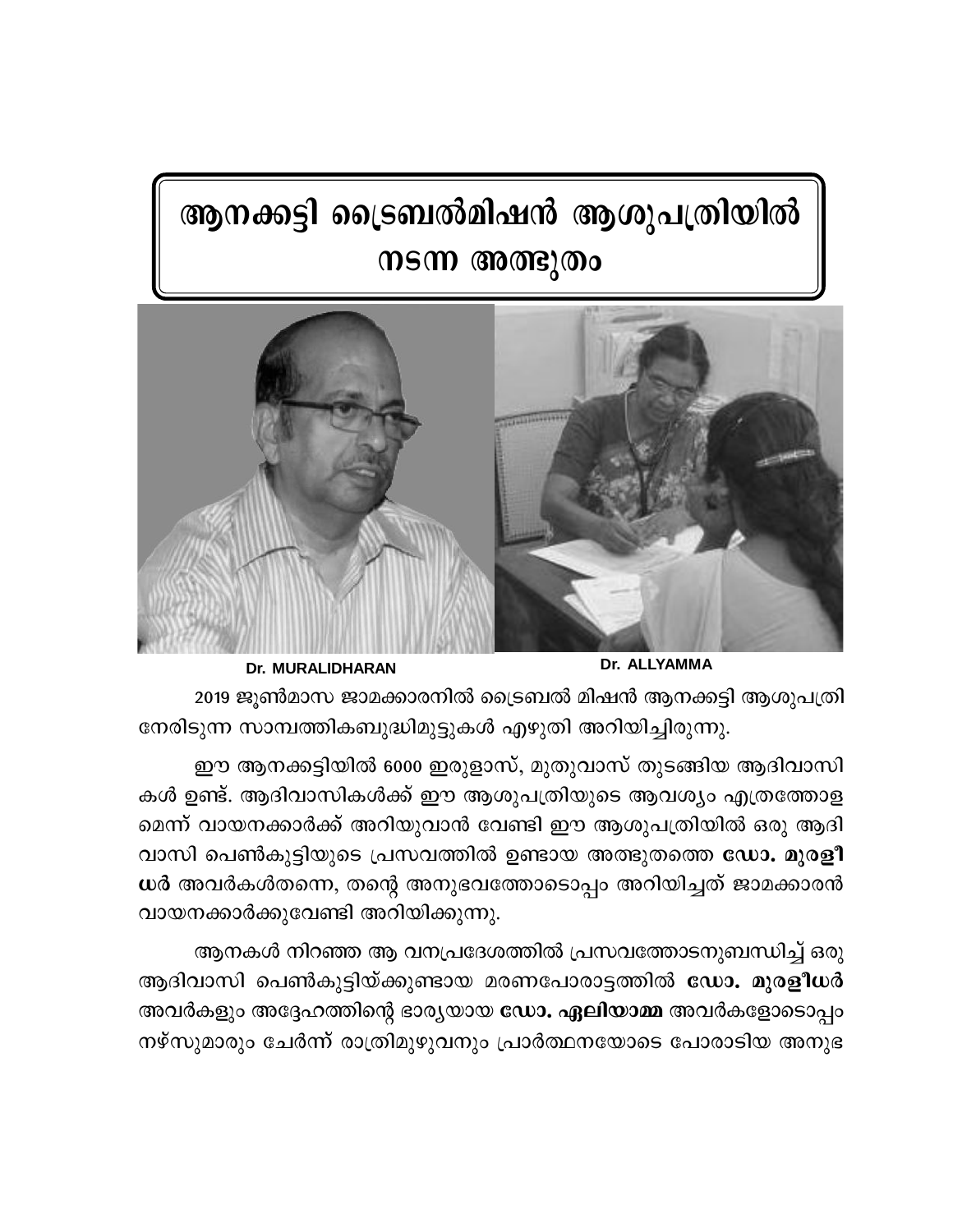# www.jamakaran.com

July 2019 വസാക്ഷ്യം വായനക്കാരായ നിങ്ങൾ തീർച്ചയായും അറിയണം. ഈ വനപ്ര ദേശത്ത് ഇങ്ങനെയുള്ള ആശുപത്രി അത്യാവശ്യമാണ്. അത് ഒരിക്കലും പ്രവർത്തനരഹിതമായി നഷ്ടപ്പെടുവാൻ ഇടവരരുത് എന്ന കാര്യം നിങ്ങൾ എല്ലാവരും അറിഞ്ഞിരിക്കണം. അതിനുവേണ്ടിയാണ് ഞാൻ ഇത് എന്റെ വായ നക്കാരുടെ അറിവിലേയ്ക്ക് പ്രസിദ്ധപ്പെടുത്തുന്നത്.

# Dr. മുരളീധർ, MD, MNMS അവർകൾ പറയുന്നത് ശ്രദ്ധിക്കുക.

പ്രസവമുറിയിൽ വച്ച് ഒരുകുഞ്ഞ് ഈ ലോകത്തിൽ ജനിച്ചു എന്നത് ആ കുഞ്ഞിന്റെ കരച്ചിൽകേട്ട് തിയേറ്ററിന്റെ ഉള്ളിലും പുറത്തും ഇരുന്നിരുന്ന എല്ലാ വർക്കും സന്തോഷം ഉണ്ടായി. വെളിയിലുണ്ടായിരുന്ന അവരുടെ ബന്ധു ക്കൾക്ക് അതിനേക്കാൾ വളരെ സന്തോഷം ഉണ്ടായി. പ്രസവിച്ച യുവതി അവ ളുടെ വേദനകളെല്ലാം മാറി ഇപ്പോൾ വിശ്രമിക്കുവാൻ തുടങ്ങി. കുഞ്ഞിനെ പുറത്തെടുത്ത ഗൈനക്കോളജിസ്റ്റായ ഡോ. മുരളീധർ അവർകളുടെ ഭാര്യ ഡോ. **ഏലിയാമ്മ** അവർകൾ പ്രസവം വളരെ നല്ല രീതിയിൽ നടന്നുവെന്ന് അടു ത്തുണ്ടായിരുന്നവരോട് പറഞ്ഞു. കുഞ്ഞും മാതാവും ആരോഗൃത്തോടെ ആയി രുന്നതുകൊണ്ട് എല്ലാവർക്കും ആശ്വാസം ഉണ്ടായി. ഡോക്ടർ അവർകൾ തന്റെ അടുത്തിരുന്ന നഴ്സിനോട് അപ്കാർ 10/10 എന്ന് പറഞ്ഞു. ഡോക്ടർമാർ ഉപയോഗിക്കുന്ന ഒരു പ്രത്യേക വാക്കാണ് അപ്കാർ. യാദൃശ്ചികമായി ആ സ്ഥലത്ത് പരിശോധനയ്ക്ക് വന്ന ഡോ. മുരളീധർ ആയ ഞാൻ പ്രസവമുറി യിൽ ചെന്നുനോക്കി. യുവതിക്ക് സുഖപ്രസവം നടന്നതറിഞ്ഞ് അവളുടെ ഭർത്താവിനോടും ബന്ധുക്കളോടും ഈ സന്തോഷവാർത്ത് പറഞ്ഞ് അവരെ ആശംസിച്ചിട്ട് ആശുപത്രിയിൽ നിന്നും എന്റെ വീട്ടിലേയ്ക്ക് പോയി. കുഞ്ഞിനെ വെളിയിൽ കൊണ്ടുവന്ന് ബന്ധുക്കളെ ഏൽപിച്ചു. ഭർത്താവ് തന്റെ അമ്മയെ ഭാര്യയുടെ ശുശ്രൂഷയ്ക്ക് ഏർപ്പെടുത്തിയശേഷം അയാൾ 25 കിലോമീറ്റർ ദൂര ത്തുള്ള തന്റെ ഭവനത്തിലേക്ക് പോയി.

വീട്ടിൽ എത്തിച്ചേർന്ന ഡോ. മുരളീധർ ആയ ഞാൻ ആ യുവതിയുടെ സുഖപ്രസവം നടന്നതിന് ദൈവത്തോട് പ്രാർത്ഥിച്ചു. ഓരോരോ പ്രസവത്തിലും അവസാന നിമിഷങ്ങളിൽ പലവിധമായ പ്രശ്നങ്ങൾ ഉണ്ടാകുന്നത് ഞങ്ങൾ ഡോക്ടർമാക്കുമാത്രം മനസ്സിലാകുന്ന കാര്യങ്ങളാണ്. പ്രസവിക്കുന്ന സ്ത്രീക ളുടെ പ്രസവവോദനപോലെ തന്നെ, പ്രസവശുശ്രൂഷനടത്തുന്ന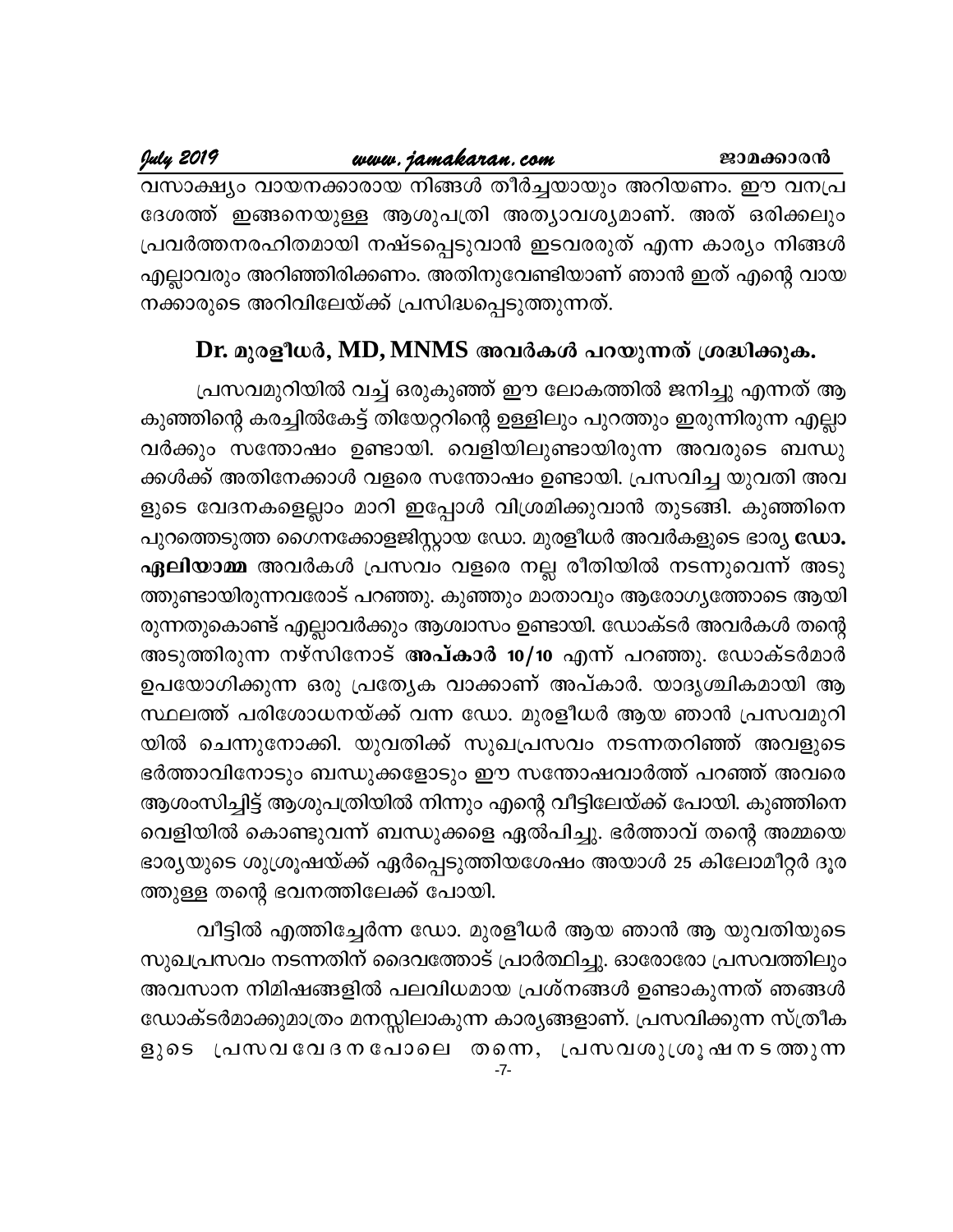ഡോക്ടർമാർക്കും ആ രോഗികളെക്കുറിച്ച് മനപ്രയാസം ഉണ്ടാകും എന്നുള്ളത് ചിലർ മാത്രം മനസ്സിലാക്കും.

# മിഡ്നൈറ്റ് 12.15

ഞാൻ എന്റെ വീട്ടിൽ ഉറങ്ങിക്കൊണ്ടിരിക്കെ ആശുപത്രിയിൽ നിന്നും ഫോൺബെല്ലടിച്ചു. എത്രയുംവേഗം ഡോക്ടർ പ്രസവമുറിയിൽ എത്തിച്ചേ രണം എന്നുള്ള നഴ്സിന്റെ വിലാപം ഞാൻ കേട്ടു. ഞാൻ ഉടനെതന്നെ ആശു പത്രിയിലെ പ്രസവമുറിയിൽ എത്തിച്ചേർന്നു. ഞാൻ അവിടെ കണ്ടത് രക്ത ത്തിൽ കുളിച്ചുകിടക്കുന്ന ആ യുവതിയെയാണ്. കൂടെ ഭയന്ന് വിറയലോടെ അവളുടെ അടുത്ത് നിൽക്കുന്ന എന്റെ ഭാര്യ ഡോ. ഏലിയാമ്മയേയും കണ്ടു. ഞാൻ അടുത്തെത്തിയപ്പോൾ എന്റെ ഭാര്യ എന്നോടുപറഞ്ഞു ''Inversion of Uterus''. അതായത് ഗർഭപാത്രം തലകീഴായി പുറത്തുവന്നു. ഞാൻ എത്രശ്രമി ച്ചിട്ടും അതിനെ ഉള്ളിലേയ്ക്കു കയറ്റുവാൻ കഴിയുന്നില്ല. വെള്ളംപോലെ ഒഴു

കുന്ന അവളുടെ രക്തസ്രവം നിൽക്കണമെ ങ്കിൽ അവളുടെ ഗർഭപാത്രത്തെ ഉള്ളിൽ കയറ്റിയാലേ സാധ്യമാകു. ഉള്ളിൽ കയറ്റു വാൻ സാധിക്കാതെ പോയാൽ അടുത്തപടി ഓപ്പറേഷൻ മാത്രമേ ഉള്ളൂ.

ഗർഭപാത്രം തലകീഴായി പുറത്തുവരു mത് (Inversion of Uterus) ജനിച്ച കുഞ്ഞിന്റെ പൊക്കിൾകൊടി പുറത്തുവരു മ്പോൾ ചില സന്ദർഭങ്ങളിൽ ഗർഭപാത്രവും



ചേർന്ന് വെളിയിൽ വരും. ഇത് വല്ലപ്പോഴും മാത്രം സംഭവിക്കുന്ന അപൂർവ്വസ ന്ദർഭങ്ങളാണ്. ഗർഭപാത്രം പുറത്തുവന്ന് കഴിഞ്ഞാൽ പിന്നെ സാധാരണരീതി യിൽ ഗർഭപാത്രം ചുരുങ്ങുന്നതുപോലെ ചുരുങ്ങുവാൻ സാധിക്കുകയില്ല. ഗർഭ പാത്രം സാധാരണ രീതിയിൽ ചുരുങ്ങിയാൽ മാത്രമേ രക്തസ്രവം നിൽക്കുക യുള്ളൂ. എന്റെ ഭാര്യയ്ക്ക് ആ സമയം 20 വർഷത്തെ പരിചയം ഉണ്ടായിരു ന്നിട്ടും ആ സന്ദർഭത്തിൽ ആ ഗർഭപാത്രത്തെ അകത്താക്കുവാൻ സാധിച്ചില്ല. രക്തം വെള്ളംപോലെ ഒഴുകിക്കൊണ്ടേയിരുന്നു. ഈ അവസ്ഥയിൽ അവളെ രക്ഷപ്പെടുത്തുവാൻ രണ്ടു കുപ്പി രക്തമെങ്കിലും അവളുടെ ശരീരത്തിൽ കയ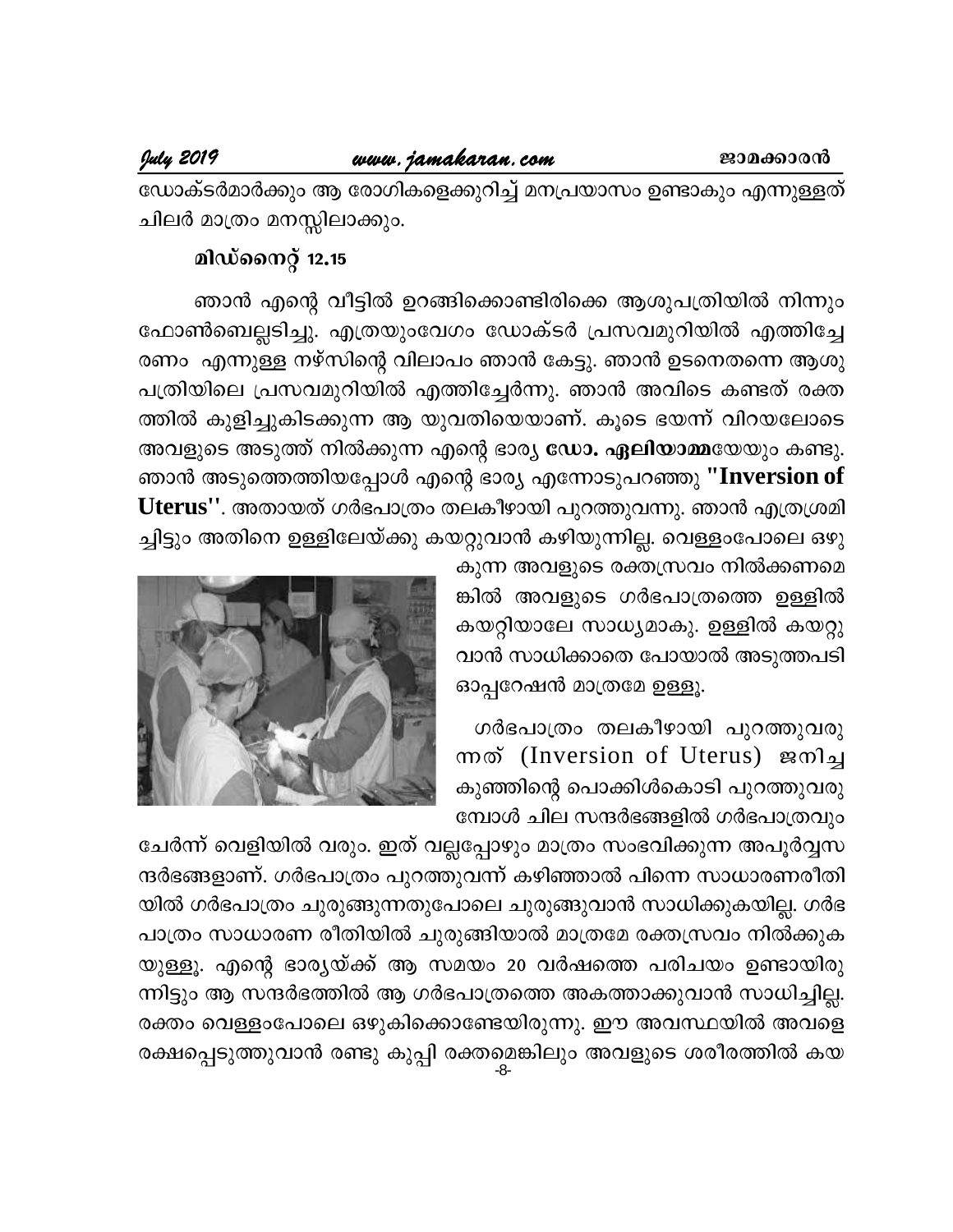## www.jamakaran.com

## July 2019

ഭറ്റണ്ടതുണ്ട്. ആനക്കട്ടി ആശുപത്രിയിലെ അംഗങ്ങൾ ആവശ്യമായ സമയ ത്തെല്ലാം രക്തദാനം നടത്തുന്നവരാണ്. അക്കാര്യത്തിൽ അവർക്ക് യാതൊരു വിഷമമോ പ്രയാസമോ ഉള്ളവരല്ല. പക്ഷേ, ഇവിടെ പ്രശ്നം യുവതിയുടെ രക്തഗ്രൂപ്പ് ''O'' <mark>നെഗറ്റീവ്</mark> ആണ്. ഈ ഗ്രൂപ്പിലെ രക്തം ആശുപത്രിയിലെ ആർക്കും ഇല്ല. ഉടനെ ഞാൻ കോയമ്പത്തൂരിലുള്ള ബ്ലഡ് ബാങ്കുമായി ബന്ധ പ്പെട്ടു. അവിടെയും "O" നെഗറ്റീവ് രക്തം സ്റ്റോക്കില്ലായെന്ന് പറഞ്ഞു. സമയം നീങ്ങിക്കൊണ്ടിരുന്നു. ഇപ്പോൾ എന്റെ മുന്നിലുള്ള ഏകപോംവഴി ഒരു ഓപ്പ റേഷനിലൂടെ യുവതിയുടെ ഗർഭപാത്രം എടുത്തുകളയുക എന്നതാണ്. അതും ഒരു മണിക്കൂറിനുള്ളിൽ ചെയ്യണം. ഇല്ലെങ്കിൽ ആ യുവതിയുടെ ജീവൻ നഷ്ട പ്പെടും. ഞങ്ങളുടെ ആശുപത്രിയിൽ ഓപ്പറേഷന് മുൻപ് അനസ്തേഷ്യ കൊടു ക്കുവാനുള്ള Anaesthetist ഇല്ല. കോയമ്പത്തൂരിൽ നിന്നുമാണ് ഞങ്ങൾ പ്രത്യേകമായി അവരെ കൊണ്ടുവന്നിരുന്നത്. അങ്ങനെ ശ്രമിച്ചാലും ഇവിടെ നിന്നും കാറിൽ പോയിക്കൂട്ടിക്കൊണ്ടുവരുവാൻ കുറഞ്ഞത് മൂന്ന് മണിക്കൂറു കളെങ്കിലും വേണ്ടി വരും. അതുകൊണ്ട് രോഗിയെ എത്രയും പെട്ടെന്ന് കോയ മ്പത്തൂരിൽ എത്തിക്കുന്നതാണ് ബുദ്ധി. ആ രാത്രിയിൽ എനിക്ക് പരിചയമുള്ള ഡോക്ടർമാർക്ക് ഫോൺ ചെയ്ത് അവർ എത്രയും പെട്ടെന്ന് **കോയമ്പത്തൂരി** ലുള്ള ജെ.എം. ആശുപത്രിയിൽ എത്തിച്ചേരണം, ഞങ്ങൾ അങ്ങോട്ടുവന്നു കൊണ്ടിരിക്കുന്നു എന്ന് അറിയിച്ചു. കോയമ്പത്തൂർ ജെ.എം. ആശുപത്രിയിലെ ഗൈനക്കോളജിസ്റ്റായ <mark>ഡോ. എലിസബത്ത് ജോർജ്ജ്</mark> അവർകളെ വിളിച്ചുപ റഞ്ഞ് ഓപ്പറേഷൻ തിയറ്റർ ഒരുക്കുവാൻ പറഞ്ഞു. അനസ്തേഷ്യ സ്പെഷ്യലി സ്റ്റിനെയും പെട്ടന്നുതന്നെ അവിടെ എത്തിച്ചു.

## പുതിയ പ്രശ്നം

രോഗിയുടെ പ്രത്യേക സാഹചര്യത്തേയും എത്രയും പെട്ടെന്ന് തന്നെ വിദഗ്ധ ചികിത്സക്കായി അവളെ ഉടനെതന്നെ കോയമ്പത്തൂരിലുള്ള ആശുപ ത്രിയിൽ എത്തിക്കണമെന്നും യുവതിയുടെ അമ്മായിയമ്മയെ അറിയിച്ചപ്പോൾ അവരുടെ പ്രതികരണം മറിച്ചായിരുന്നു. തന്റെ മകൻ വരാതെ ഇവിടെ നിന്നും കൊണ്ടുപോകുവാൻ പറ്റുകയില്ലായെന്ന് അവർ വാശിപിടിച്ചു. ഇതുകേട്ട് ആശു പത്രിയിലുണ്ടായിരുന്ന ഞങ്ങളെല്ലാവരും ഞെട്ടിപ്പോയി. ആ ആനക്കട്ടിയിൽ നിന്നും 25 കിലോമീറ്റർ പോയി അവളുടെ ഭർത്താവിന്റെ സമ്മതവും വാങ്ങി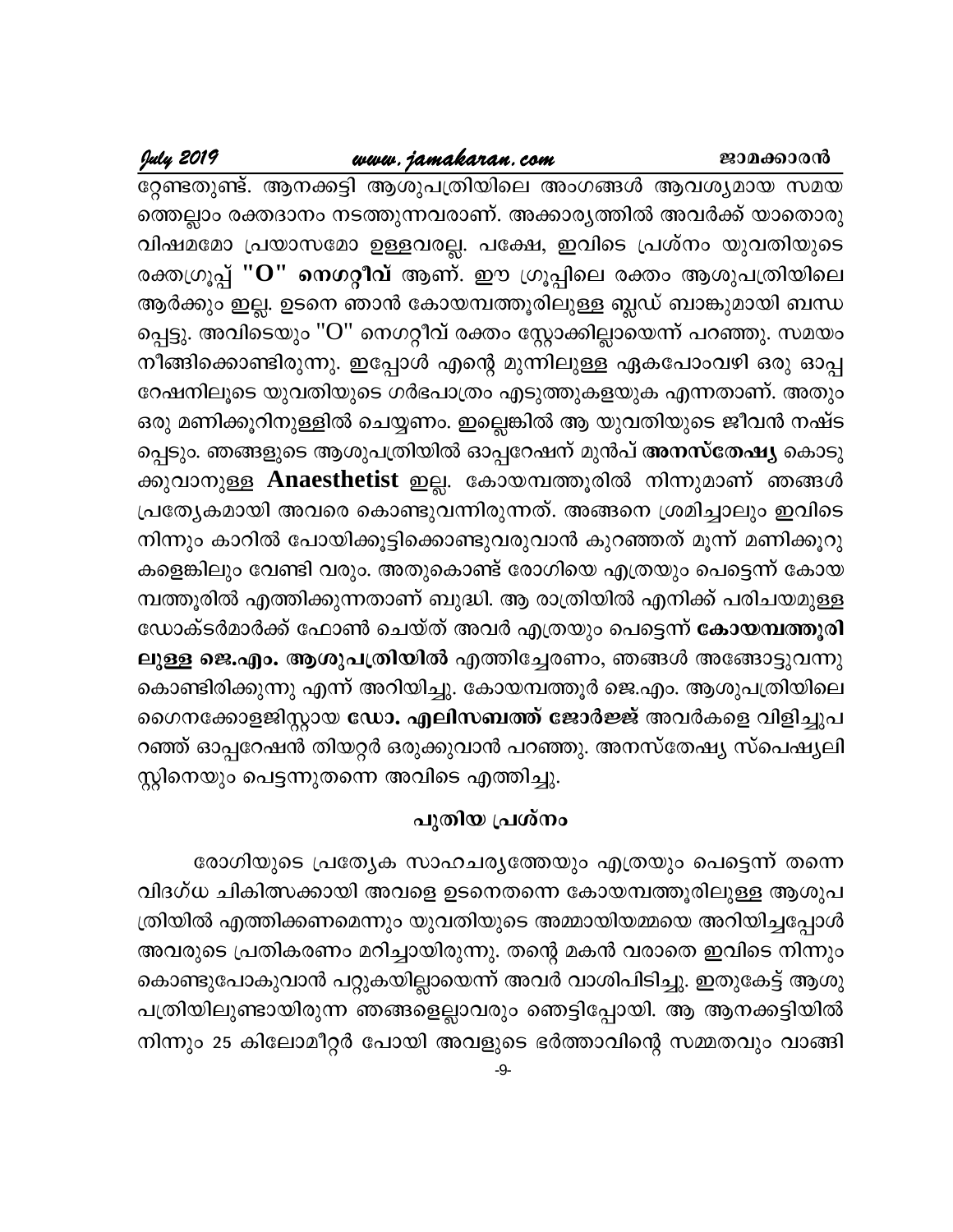#### www.jamakaran.com

## July 2019

പോകുമ്പോഴേയ്ക്കും രോഗി മരിക്കും നിശ്ചയം. ഞങ്ങൾ അവളുടെ ജീവനെ എങ്ങനെയെങ്കിലും രക്ഷിക്കണം എന്ന് തീരുമാനിച്ചു. അതിൽ ഗ്രാമവാസി കൾ എന്തുതന്നെ പ്രശ്നങ്ങളുണ്ടാക്കിയാലും അത് സാരമില്ല എന്ന് തീരുമാന മെടുത്തു. ഞങ്ങൾ പ്രാർത്ഥിച്ചു. അപ്പോൾ എന്റെ മനസ്സിൽ വളരെ ധൈര്യം ഉണ്ടായി. ഞങ്ങൾ ആംബുലൻസ് റെഡിയാക്കി. യുവതിയെയും വാതിൽക്കൽ തടസ്സമായിനിന്ന അവളുടെ അമ്മായിയമ്മയേയും ബലമായിട്ട് പിടിച്ച് ആംബു ലൻസ്സിൽ കയറ്റി വാതിലടച്ചു. കോയമ്പത്തൂർ ആശുപത്രിയിൽ ചെന്നപ്പോൾ രാത്രി ഒന്നരമണിയായി. ഞങ്ങൾ അവിടെ എത്തിയപ്പോൾ ഓപ്പറേഷൻ തിയേ റ്റർ റെഡിയാക്കി ഡോക്ടർമാരും കാത്തുനിൽക്കുകയായിരുന്നു. അനസ്തേ റ്റിസ്റ്റ് പരിശോധിച്ചിട്ടുപറഞ്ഞു, ഇവളെ ഓപ്പറേഷൻ ചെയ്യുവാനുള്ള ബലം ഇവ ളിലില്ല. ഇനി ഇവളുടെ ശരീരത്തിൽ രക്തത്തിന്റെ അളവ് ( $\rm{HB}$ ) 4 ശ്രാം മാത്രമേ അവശേഷിച്ചിട്ടുള്ളുവെന്ന് (ഒരു പെണ്ണിന് രക്തത്തിന്റെ അളവ് ശരാശരി 12 – 14 വരെ ഉണ്ടായിരിക്കണം). ഡോക്ടർ പറഞ്ഞത് ഒരു കുപ്പി രക്തമെങ്കിലും എത്രയും പെട്ടന്നുതന്നെ അവളുടെ ശരീരത്തിൽ കയറ്റണം എന്നാണ്. അപ്പോൾ ഞാൻ പറഞ്ഞു "O" നെഗറ്റീവ് രക്തം കോയമ്പത്തൂരിലുള്ള ഒരു രക്തബാങ്കു കളിലും ഇല്ലായെന്ന്. ഞാൻ ഇത് പറഞ്ഞത് തൊട്ടടുത്തിരുന്ന ലാബ് ടെക്നീ ഷ്യനായ ഒരു സ്ത്രീ കേട്ടുകൊണ്ടിരുന്നു. അവൾ പറഞ്ഞു, "O" നെഗറ്റീവ് രക്തമുള്ള ഒരു നഴ്സ് ഈ ആശുപത്രിയിൽ ഉണ്ട് എന്ന്. ഉടനെതന്നെ ചീഫ് ഡോക്ടറോടുപറഞ്ഞ്, ആശുപത്രി ക്വാർട്ടേഴ്സിൽ ഉറങ്ങിക്കൊണ്ടിരുന്ന ആ നഴ്സിനെ അറിയിക്കുകയും അഞ്ചുമിനിട്ടിനുള്ളിൽ തന്നെ ആ നഴ്സ് വളരെ സന്തോഷത്തോടെ വരികയും അവളുടെ രക്തം യുവതിയുടെ ശരീരത്തിൽ കയറ്റുകയും ചെയ്തു. ദൈവത്തിന്റെ കരുതലും നടത്തിപ്പും എത്ര അൽഭുത മെന്ന് കണ്ടോ? കർത്താവിനെ രുചിച്ചുനോക്കുവിൻ എന്നുള്ള വചനം ഈ സാഹചര്യത്തിൽ ഓർക്കുകയും എനിക്കും കൂടെയുണ്ടായിരുന്ന എല്ലാവർക്കും കർത്താവിനെ രുചിച്ചുനോക്കുവാനുള്ള അവസരവും ലഭിച്ചു. ഈ അവസര ത്തിൽ അനസ്തേഷ്യ ഡോക്ടർ എന്നോട് പറഞ്ഞത്, ഓപ്പറേഷന് ഒരു മണി ക്കൂർ സമയം എടുക്കും. പക്ഷേ, അതുവരെ പിടിച്ചു നിൽക്കുവാനുള്ള ശക്തി ഇവൾക്ക് ഉണ്ടോ എന്നുള്ള കാര്യം സംശയമാണെന്നും പറഞ്ഞു. കാരണം, നിങ്ങൾ വളരെ താമസിച്ചാണ് ഇവളെ കൊണ്ടുവന്നിരിക്കുന്നത്. ഇതുകേട്ട എനിക്ക് പരിഭ്രമവും വിഷമവും ഉണ്ടായി. എന്നാലും എന്റെ വിശ്വാസത്തിൽ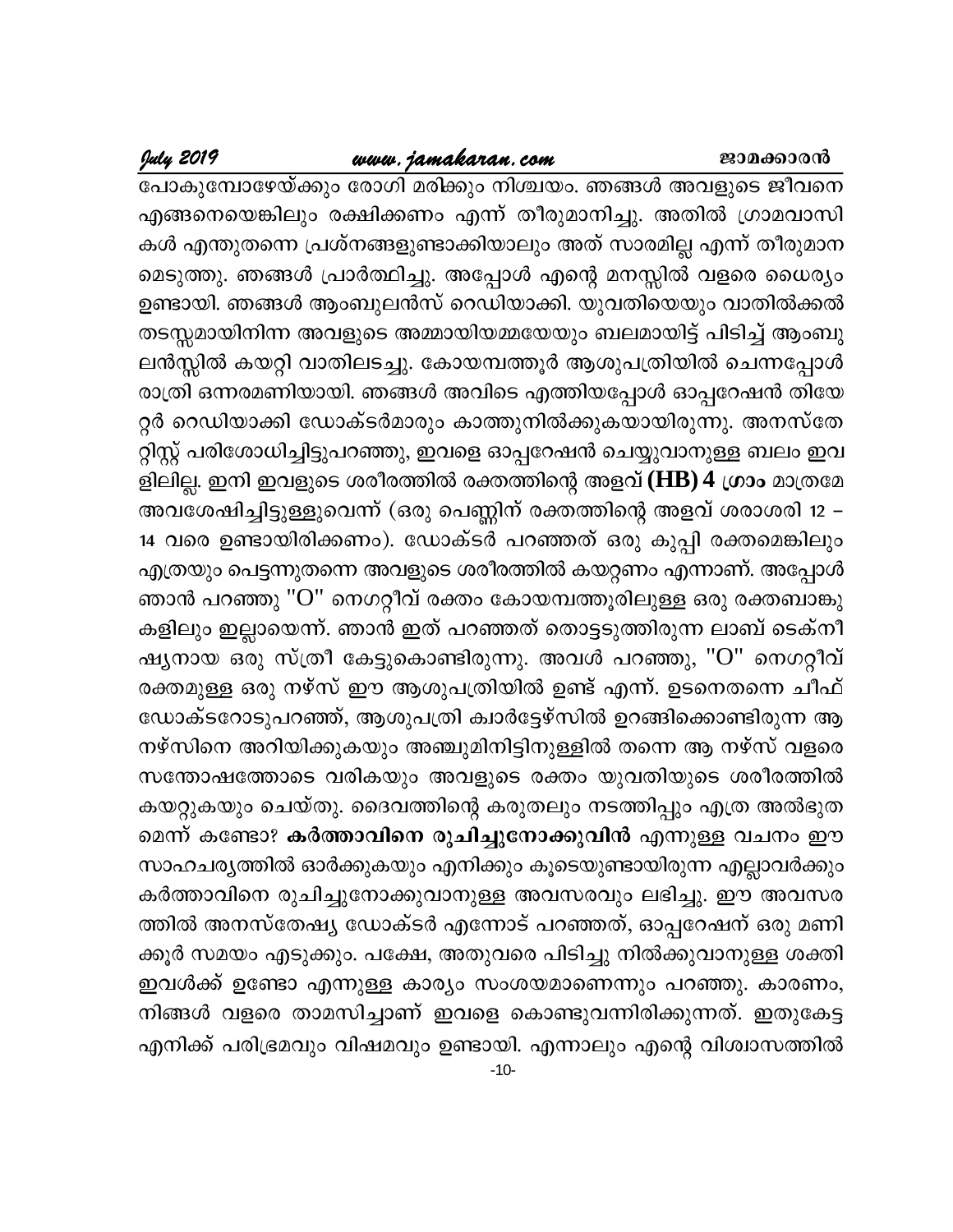#### www.jamakaran.com

July 2019

കുറവ് ഒന്നും ഉണ്ടായില്ല. ഞാൻ കൊണ്ടുവന്ന ഈ രോഗി എന്റെ ബന്ധുവോ സ്വന്തമോ ഒന്നുമല്ല. പക്ഷേ, അവളുടെ ജീവനെ രക്ഷിക്കേണ്ടത് എന്റെ കടമ യാണ്. പണത്തിനുവേണ്ടിയോ വ്യാപാരത്തിനുവേണ്ടിയോ അല്ല ഞാൻ ഈ ചെയ്തത് എന്നുള്ളത്, ഞാൻ ആരാധിക്കുന്ന എന്റെ ദൈവത്തിന് അറിയാം.

#### സംഭവിച്ച അത്ഭുതം

ഞാനും അനസ്തേഷ്യാ ഡോക്ടറും സംസാരിച്ചുകൊണ്ടിരിക്കുന്ന സമയം ഗൈനക്കോളജിസ്റ്റ് ഡോ. എലിസബത്ത് മാത്രം ഞങ്ങൾ ആരും അറി യാതെഓപ്പറേഷൻ തിയേറ്ററിനുള്ളിൽ പോയി ആ ഗർഭപാത്രത്തെ തന്റെ കൈകൊണ്ട് അവസാനമായി ഒരു പ്രാവിശ്യം കൂടെ അകത്താക്കുവാൻ ശ്രമി ക്കട്ടെയെന്നും പറഞ്ഞ് അതിനുവേണ്ടി ശ്രമിച്ചു. ആ സമയത്ത് ഓപ്പറേഷൻ തിയേറ്ററിനുള്ളിൽ നിന്നും ഉച്ചത്തിൽ  $WOW$  എന്നു പറഞ്ഞുകൊണ്ട് ഡോ. മുരളി ഇനി ഓപ്പറേഷന്റെ ആവശ്യമില്ല അവളുടെ ഗർഭപാത്രം ഉള്ളിലേക്ക് കയറി, ഇനി അരമണിക്കൂറിനുള്ളിൽ അവളുടെ രക്തസ്രവം നിൽക്കും എന്നും പറഞ്ഞ് ഡോ. എലിസബത്ത് ഡോക്ടർമാരോട് അറിയിച്ചു. എത്ര വലിയ അത്ഭു തമാണിത്. എല്ലാ ഡോക്ടർമാർക്കും വളരെയധികം സന്തോഷമുണ്ടായി. ഇതി നിടയിൽ നേരത്തെ ആവശ്യപ്പെട്ടിരുന്ന ഒരു ആശുപത്രിയിൽ നിന്നും രണ്ടു കുപ്പി രക്തം ലഭിക്കുകയും ചെയ്തു. ഈ രണ്ടു കുപ്പി രക്തം കൂടി അവളുടെ ശരീരത്തിൽ കയറ്റിയപ്പോൾ അവൾ അപകടനില തരണം ചെയ്യുകയും ക്രമേണ സാധാരണ അവസ്ഥയിലേയ്ക്ക് വരികയും ചെയ്തു. അതേ സ്ഥലത്തു നിന്നും കൊണ്ടു തന്നെ ഞങ്ങൾ എല്ലാവരും ചേർന്ന് ദൈവത്തെ സ്തുതിയ്ക്കുകയും അതേ ആംബുലൻസിൽ തന്നെ ആനക്കട്ടി ആശുപത്രിയിലേയ്ക്ക് മടങ്ങി എത്തു കയും ചെയ്തു. ഞങ്ങൾ ആനക്കട്ടിയിൽ നിന്നും കോയമ്പത്തൂരിലേക്ക് പുറ പ്പെടുമ്പോൾ വഴിയിൽ കാട്ടാനയോ മറ്റോ വന്നിരുന്നുവെങ്കിൽ അവളെ ആശു പത്രിയിൽ എത്തിക്കുവാൻ മണിക്കൂറുകളോളം താമസിക്കുകയും അവളുടെ ജീവൻ അപകടത്തിൽപ്പെടുകയും ചെയ്യുമായിരുന്നു. ആനകളെ ഉണ്ടാക്കിയ ദൈവം ഞങ്ങൾക്കുവേണ്ടി, ആനകൾ ഞങ്ങളെ തടയാതെ ഞങ്ങളെ സംരക്ഷി  $-2$ .

നമ്മുടെ ദൈവം ജാതിമതഭേദമന്യേ എല്ലാവരേയും സ്നേഹിക്കുന്ന വനാണ്. എല്ലാ ആത്മാക്കളും എന്റേതാണ് എന്നും പറഞ്ഞിരിക്കുന്നു.  $-11-$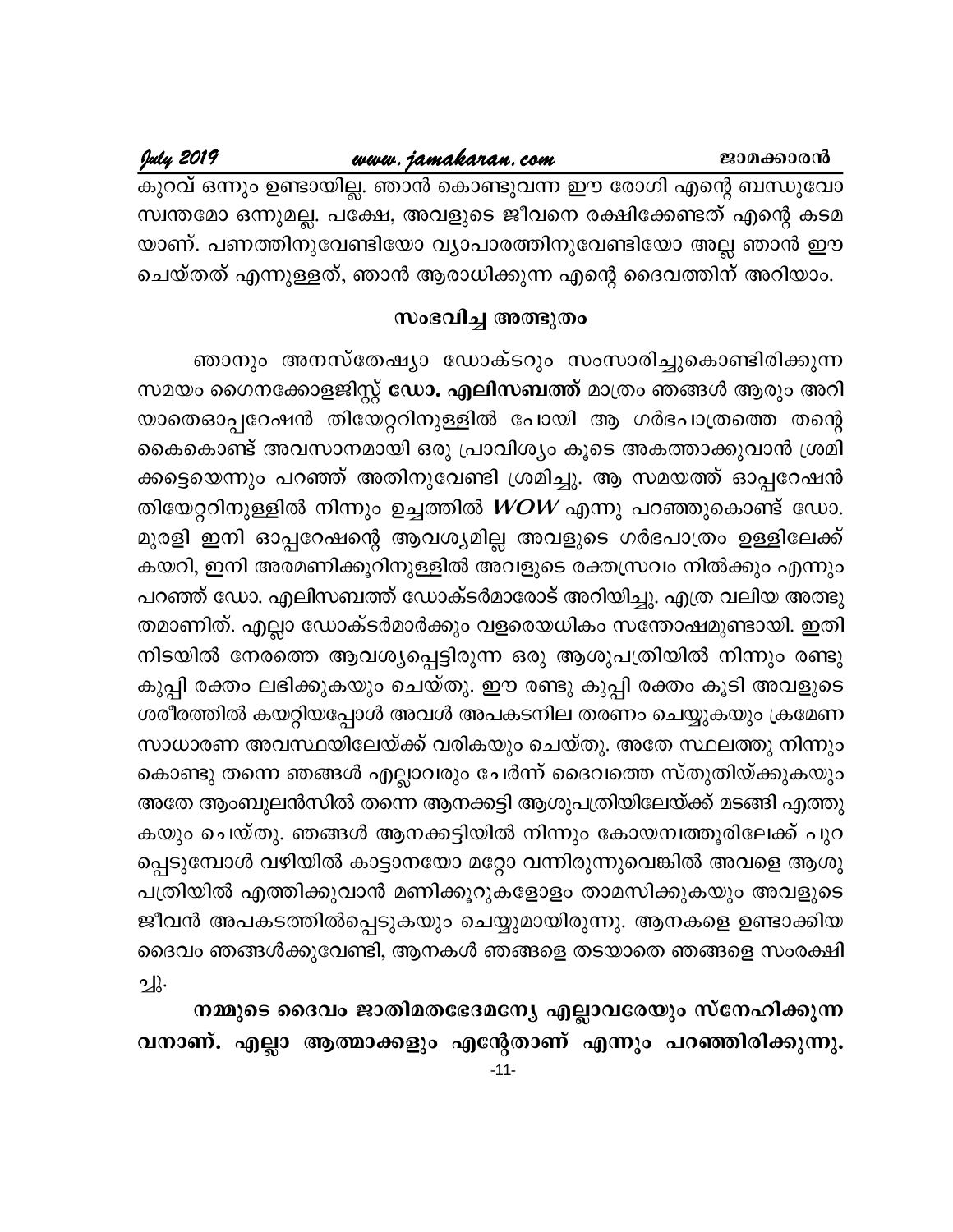അങ്ങനെ ഈ യുവതി ഒരു ഹിന്ദുവായിരുന്നുവെങ്കിലും ഞങ്ങളുടെ പ്രാർത്ഥനയേയും ഞങ്ങളുടെ വിശ്വാസത്തെയും അംഗീകരിച്ച് അവളെ കർത്താവ് സൗഖ്യമാക്കി.

വേദപുസ്തകത്തിലെ പുതിയ നിയമത്തിൽ ഒരു രോഗിയെ നാലുപേർ കട്ടിലിൽ ചുമന്ന് മറ്റൊരുവന്റെ വീടിന്റെ മേൽക്കൂര പൊളിച്ച് ആ കട്ടിലോടെ യേശുക്രിസ്തുവിന്റെ മുന്നിൽ ഇറക്കി. ആ നിമിഷത്തിൽ തന്നെ പക്ഷ വാതക്കാരനെ സൗഖ്യമാക്കി. സൗഖ്യമാക്കിയത് പക്ഷവാതക്കാരന്റെ വിശ്വാസം കൊണ്ടല്ല. അവനെ ചുമന്നുകൊണ്ടുവന്ന നാലുപേരുടെയും വിശ്വാസത്തെ കണ്ടിട്ടാണ് യേശു അവനെ സൗഖ്യാമാക്കിയത്. ഞങ്ങൾ മടങ്ങി ആശുപത്രി യിൽ എത്തിയപ്പോൾ ആശുപത്രി സ്റ്റാഫ് എല്ലാവരും മുട്ടിൻമേൽ നിന്നും പ്രാർത്ഥിച്ച് അപ്പോഴാണ് എണീറ്റത്. ഈ യുവതിയ്ക്ക് വേണ്ടി മാത്രമല്ല ഞങ്ങൾ മുട്ടിന്മേൽ നിന്ന് പ്രാർത്ഥിച്ചത്. ആനക്കട്ടി ആശുപത്രിയിൽ വരുന്ന രോഗിക ളിൽ സീരിയസായി വരുന്ന എല്ലാ രോഗികൾക്കും ഇങ്ങനെയാണ് ഞങ്ങൾ ഒരു കുടുംബം പോലെ ഒത്തുചേർന്ന് പ്രാർത്ഥിക്കുന്നത്. അതുകൊണ്ടാണ് എത്ര അത്യാസന്ന രോഗികൾക്കും സൗഖ്യം ലഭിക്കുന്നത്. ആശുപത്രിയിൽ എത്തിചേർന്നയുടനെ തന്നെ അവൾ ഇഡ്ഡലി കഴിച്ചു അടുത്ത ദിവസം തന്നെ സൗഖ്യത്തോടെ അവളെ അവളുടെ ഭവനത്തിലേയ്ക്ക് അയച്ചു. ഡിസ്ച്ചാർജ് വാങ്ങി ഈ കുടുംബത്തെ അവിടെ നിന്നും അയച്ചപ്പോൾ യേശുക്രിസ്തു വാണ് നിങ്ങളെ സൗഖ്യമാക്കിയതെന്നുള്ള കാര്യം അവരെ അറിയിച്ച് പറഞ്ഞ യച്ചു.

രണ്ടുവർഷങ്ങൾ കഴിഞ്ഞശേഷം അതേ യുവതി, തന്റെ രണ്ടാം പ്രസവ ത്തിനായി ഈ ആശുപത്രി തന്നെ തേടി വന്നു. അവളെ കണ്ടപ്പോൾ പുനർജന്മം ലഭിച്ചുവന്നവളെപ്പോലെ കണ്ട് ഞങ്ങൾ എല്ലാവരും ദൈവത്തെ സ്തുതിച്ചു. കർത്താവിനു മാത്രം സ്തുതി സ്തോത്രങ്ങൾ അർപ്പിക്കുന്നു.

ജാമക്കാരൻ: മുകളിൽ വായിച്ചതുപോലെയുള്ള ധാരാളം അനുഭവങ്ങളും അത്ഭുത സൗഖ്യങ്ങളും ആനക്കട്ടി ആശുപത്രിയിൽ നടന്നു കൊണ്ടിരിക്കു ന്നു. സംഭവം നടന്ന ആ രാത്രി ആ യുവതിയുടെ കുടുംബത്തോട് ഓപ്പറേ

 $-12-$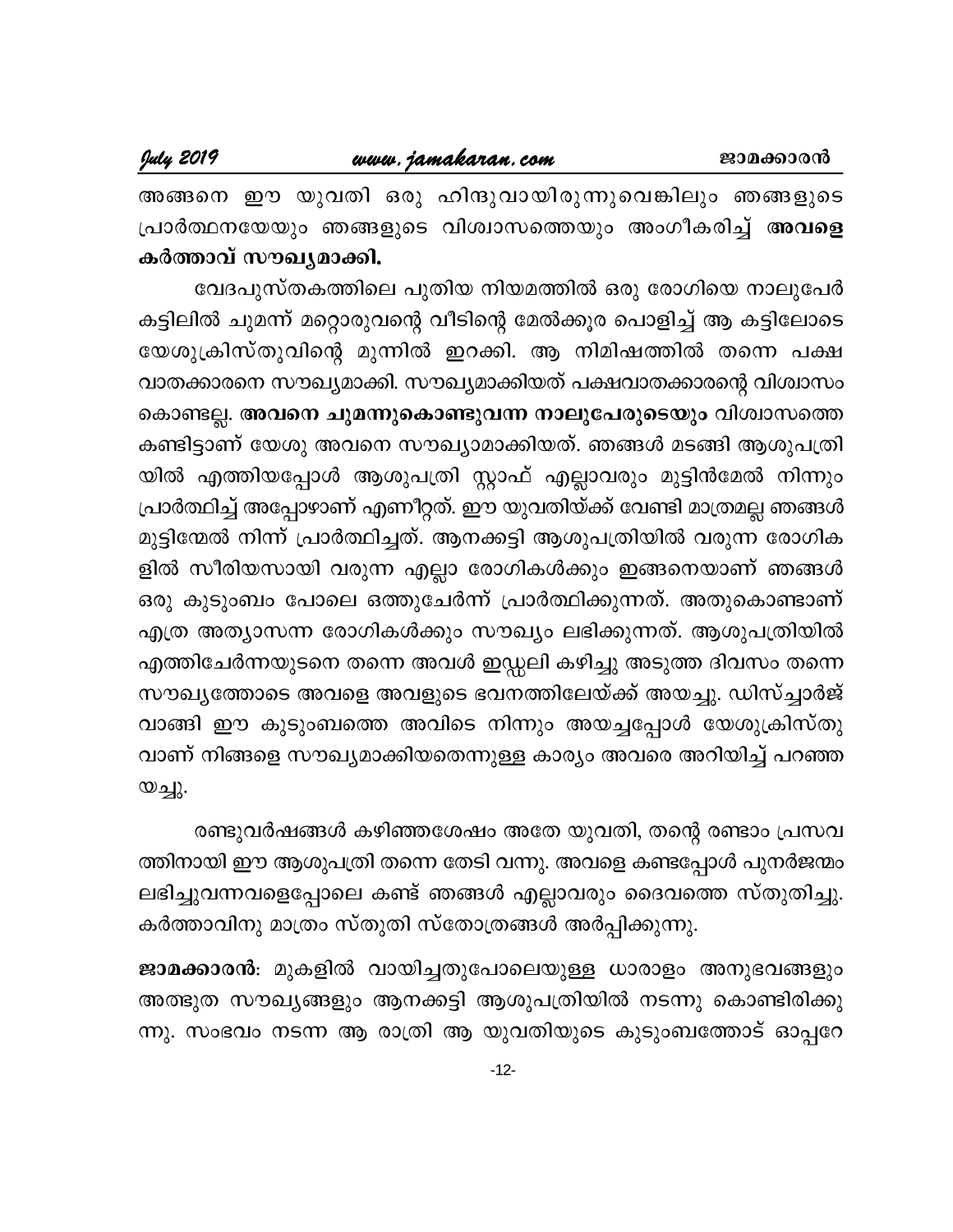#### www.jamakaran.com

July 2019

ഷന് എത്ര രൂപ ഫീസ് കൊടുക്കുവാൻ സാധിക്കും? എന്നോ കോയമ്പത്തൂർ സ്വകാര്യ ആശുപത്രിയിലെ ഓപ്പറേഷന്റെ ഭാരിച്ച ചിലവുകൾ വഹിക്കുവാൻ നിങ്ങൾക്കു കഴിയുമോ? എന്നോ ഈ പാവപ്പെട്ട നിർധനരായ ആദിവാസി കളോട് ചോദിക്കുവാൻ കഴിയുമോ? ജീവനെ രക്ഷിക്കുന്നതാണ് പ്രധാനം. എല്ലാവരേയും സൗഖ്യമാക്കുന്ന ക്രിസ്തുവിന്റെ രക്തമാണ് ഞങ്ങളെയും ഈ പ്രവർത്തി ചെയ്യുവാൻ പ്രേരിപ്പിച്ചത്. ഇങ്ങനെയുള്ള ക്രിസ്തുവിന്റെ സ്നേഹ മാണ് ആദിവാസി ജനങ്ങൾക്കു ചെയ്ത വലിയ വലിയ ഓപ്പറേഷനുകളെ ഞങ്ങൾക്ക് ജയമാക്കി തന്നത്.

ഈ വായിക്കുന്ന നിങ്ങൾ അറിയേണ്ടത് ഇങ്ങനെയുള്ള നിർധനരായ ആദിവാസി സമൂഹമാണ് ആനക്കട്ടി ട്രൈബൽ മിഷൻ ആശുപത്രിയിൽ വരു ന്നത്. ആ അർദ്ധരാത്രിയൽ ആനകളെ ഭയന്ന് അവിടെ നിന്നും അവളെ കൊണ്ടു പോയിരുന്നില്ലായെങ്കിൽ അവൾ മരിച്ചു പോകുമായിരുന്നു. ആ കുടുംബത്തിൽ ആദ്യം ജനിച്ച ആ കുഞ്ഞിന് അമ്മയെ നഷ്ടപ്പെടുമായിരുന്നു. അവൾ അനാ ഥയാകുമായിരുന്നു. പ്രസവത്തിന് കടന്നുവന്ന ആ യുവതി ഗവൺമെന്റ് ആശു പത്രിയിലോ ക്രിസ്തീയമല്ലാത്ത സ്വകാര്യ ആശുപത്രിയിലോ ചികിത്സതേടി യിരുന്നുവെങ്കിൽ ആ ജീവൻ മരണ പോരാട്ടത്തിൽ അവിടെയുള്ള ഡോക്ടർമാരോ നഴ്സുമാരോ കരഞ്ഞുകൊണ്ട് കർത്താവേ; അവളുടെ ജീവന് ആപത്തൊന്നും വരുത്തരുതേ എന്ന് പ്രാർത്ഥിക്കുമായിരുന്നുവോ? ആ സ്വകാര്യ ആശുപത്രിയിൽ നിന്നും ഡിസ്ചാർജ്ജ് ചെയ്യുമ്പോൾ എല്ലാ പണവും കൊടു ത്തുതീർക്കാതെ പോകുവാൻ അവർ സമ്മതിക്കുകയില്ല. അവൾ സൗഖ്യ ത്തോടെ ആനക്കട്ടിയിൽ മടങ്ങിവരുന്നതുവരെ ആശുപത്രിയിലുള്ള എല്ലാവരും രാത്രി മുഴുവൻ കണ്ണുനീരോടെ മുട്ടിൻമേൽ നിന്നും പ്രാർത്ഥിച്ചത് നിങ്ങൾ മറ്റെവിടെയെങ്കിലും കേട്ടിട്ടുണ്ടോ? ഇങ്ങനെയുള്ള പാവപ്പെട്ട ആദിവാസി കൾക്കു വേണ്ടിയാണ് അട്ടപ്പാടിയിലെ ആനക്കട്ടിയിൽ ഈ ആശുപത്രി പ്രവർത്തിക്കുന്നത്. ഈ ആശുപത്രിയുടെ പ്രവർത്തനം നിലച്ചുപോകാതെ തുടർന്നും നടത്തുവാൻ വേണ്ടിയാണ് പല ക്രിസ്തീയ സ്ഥാപനങ്ങളെയും ഞങ്ങൾ സമീപിച്ചത്. ആവശ്യത്തിനുള്ള പണം വന്നാലല്ലേ ഈ സ്ഥാപനത്തെ മുന്നോട്ട് കൊണ്ടുപോകുവാൻ സാധിക്കുകയുള്ളൂ. ഇത് ഒരു തൊഴിൽ സ്ഥാപ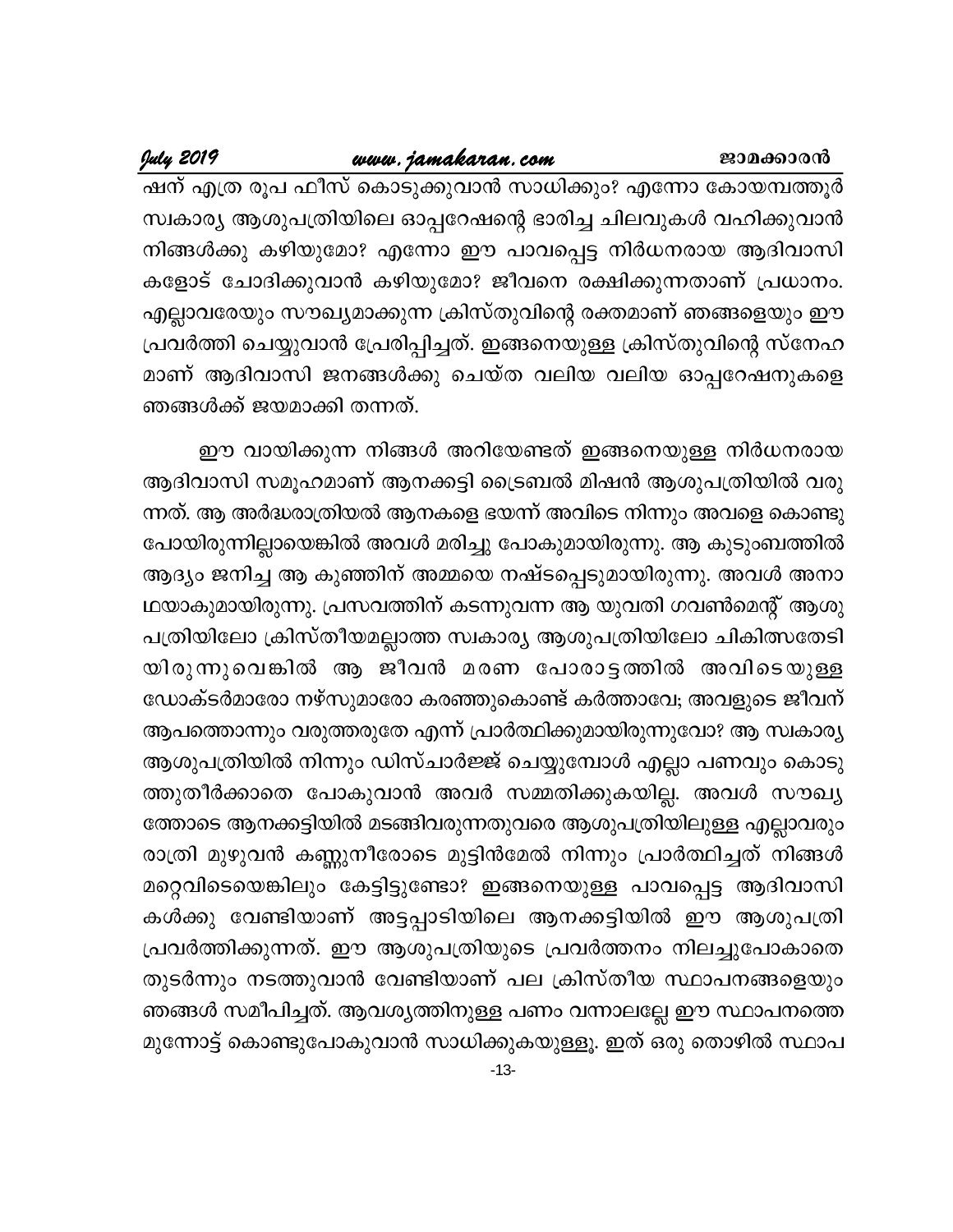#### www.jamakaran.com

# July 2019

നമായിരുന്നുവെങ്കിൽ പെട്ടെന്ന് വിട്ടിട്ടുപോകാം. ഞങ്ങൾ ചെയ്യുന്നത്, ജീവനെ രക്ഷിക്കുന്ന ശുശ്രൂഷയാണ്. ഞങ്ങളുടെ ലക്ഷ്യവും അതുതന്നെ, ഇതു മുഖേന യേശുക്രിസ്തുവിനെ എളുപ്പത്തിൽ പരിചയപ്പെടുത്തുവാൻ സാധിക്കുന്നു. ഓരോ ഞായറാഴ്ചയിലേയും ആരാധനകളിൽ അനേകം പേർ സംബന്ധിക്കു ന്നു. ഡോക്ടർമാർക്കും നഴ്സുമാർക്കും മറ്റു ജീവനക്കാർക്കും ആവശ്യമായ ശമ്പളം കൊടുക്കുവാനുള്ള സാമ്പത്തികം ലഭിക്കുമെങ്കിൽ ഞങ്ങൾ ഈ ആശു പത്രിയെ എന്തിന് മറ്റുള്ളവരെ ഏൽപ്പിക്കണം. ഒരു സ്ഥിരമായ വരുമാനം തുടർന്ന് കിട്ടാത്തതുകൊണ്ടാണ് ഇത് ഏറ്റെടുത്ത് പാവപ്പെട്ടവർക്ക് സൗജന്യ മായ ചികിത്സ ലഭ്യമാക്കുന്ന സ്ഥാപനങ്ങൾ ഏറ്റെടുക്കുമെങ്കിൽ മാത്രം ഞങ്ങൾ അവരെ ഏൽപ്പിക്കാം എന്ന് ചിന്തിക്കുന്നത്. വരുമാനത്തിന്റെ ലാഭമോ കമ്മീ ഷനോ ഒരു നയാ പൈസപോലും ഞങ്ങൾക്ക് ആവശ്യമില്ല. എന്നാൽ ആശുപ ത്രിയുടെ പ്രവർത്തനം സുഗമമായി നടക്കണം. ഇത് വായിക്കുന്ന വിദേശമല യാളികളും ഇൻഡ്യയിലെ മലയാളികളും ആശുപത്രിയെ ഏറ്റെടുത്ത് നടത്തു വാൻ താൽപര്യമുള്ള സ്ഥാപനങ്ങളുടെ അഡ്രസ്സും മറ്റു വിവരങ്ങളും താഴെ കൊടുത്തിരിക്കുന്ന വിലാസത്തിൽ അറിയിക്കുവാൻ താൽപര്യപ്പെടുന്നു. അത് വളരെ ഉപകാരമായിരിക്കും. പ്രാർത്ഥനയോടെ നിങ്ങളുടെ മറുപടി പ്രതീക്ഷി ക്കുന്നു.

ഇതിന്റെ പേരിലുള്ള വിവരങ്ങളോ സാമ്പത്തിക സഹായങ്ങളോ ഡോ. പുഷ്പരാ ജായ എന്റെ വിലാസത്തിൽ ദയവായി അയക്കരുത്.

## കൂടുതൽ വിവരങ്ങൾക്ക്

# Dr. MURALIDHAR, M.D (Medical Superintendent) **Bethani Medical Centre,**

Anaikatti P.O. Pin - 641108. Coimbatore Dt. Phone: 09443165080 Email: muralidhar.anaikatty@gmail.com tribalmission@hotmail.com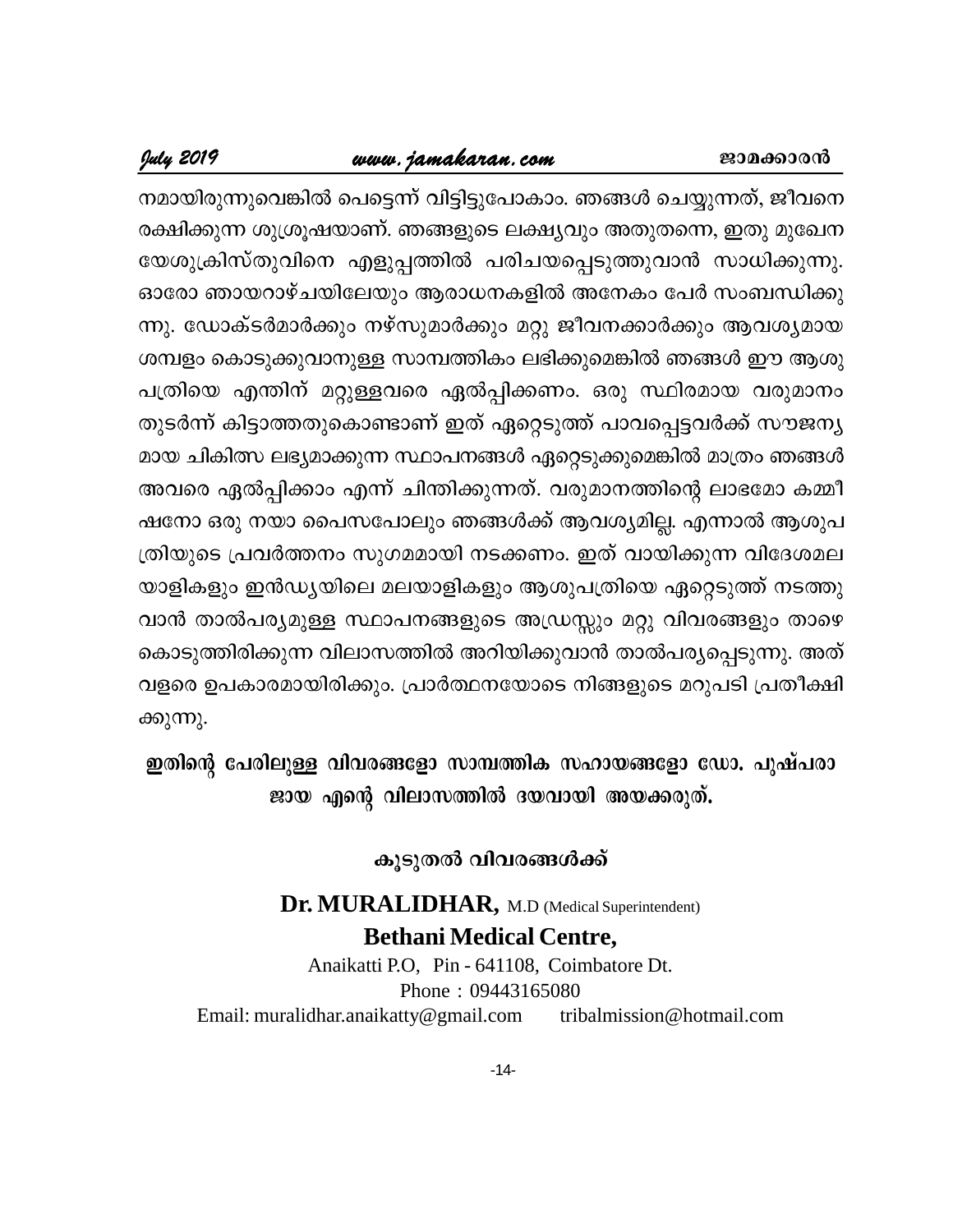# KASHMIR EVANGELICAL FELLOWSHIP **HIMALAYA EVANGELICAL MISSION**

ഇന്തൃയിലെ വടക്കേ ഹിമാലയത്തിൽ കാശ്മീർ മലകളിൽ ആരം ഭ കാ ല ത്തിൽ മിഷനറി പ്രവർത്തനം നിറവേറ്റിയ നല്ല ദൈവ ദാസനാണ് Dr. Rev. P.M. തോമസ്.

 $Dr. P.M.$  തോമസ് അവർകൾ കേര ളത്തിൽ പുന്നവേലി എന്ന ചെറിയ ഗ്രാമത്തിൽ ജനിച്ചു. തന്റെ 14–ാമത്തെ വയസ്സിൽ രക്ഷയുടെ അനുഭവം ലഭി



Mrs. & Dr. Rev. P.M. THOMAS ച്ചു. ആദ്യം സ്കൂൾ ടീച്ചറായി കേരളത്തിൽ പുന്നവേലി പ്രൈമറി സ്കൂളിൽ ജോലി ചെയ്തു. അതിനുശേഷം പുന്നവേലിയിലുള്ള സി.എം.എസ് മിഡിൽ സ്കുളിലേക്ക് പ്രമോഷൻ കിട്ടി.

രക്ഷിക്കപ്പെട്ട ആദ്യകാലത്തിൽ തന്നെ മിഷനറിവേലയെക്കുറിച്ചുള്ള ഭാരം ഇദ്ദേഹത്തിന്റെ ഹൃദയത്തിൽ നൽകിയിരുന്നു. അമേരിക്കയിലെ ലോസെഞ്ച ലസിൽ (LOSANGELES) ഉള്ള ഗ്രേസ് തിയോളജിക്കൽ സെമിനാരിയിൽ സ്കോളർഷിപ്പോടുകൂടി പഠിക്കാൻ ക്ഷണം കിട്ടി. പക്ഷെ ദൈവം ഇദ്ദേഹത്തിനു വേറേ വഴിയിൽ ഇന്ത്യയിൽ തന്നെ ബൈബിൾ കോളേജിൽ പഠിക്കാൻ വാതിൽ തുറന്നു. അന്നത്തെക്കാലത്ത് യൂണിയൻ ബൈബിൾ സെമിനാരി  $( U.B.S )$ ആത്മീക സെമിനാരിയായി അറിയപ്പെട്ടിരുന്നു. അന്ന് വടക്കേ ഇന്ത്യയിൽ യോദ്മാൾ (YOVATH MALL) എന്ന സ്ഥലത്തിൽ ആണ് ഈ കോളേജ് ഉണ്ടാ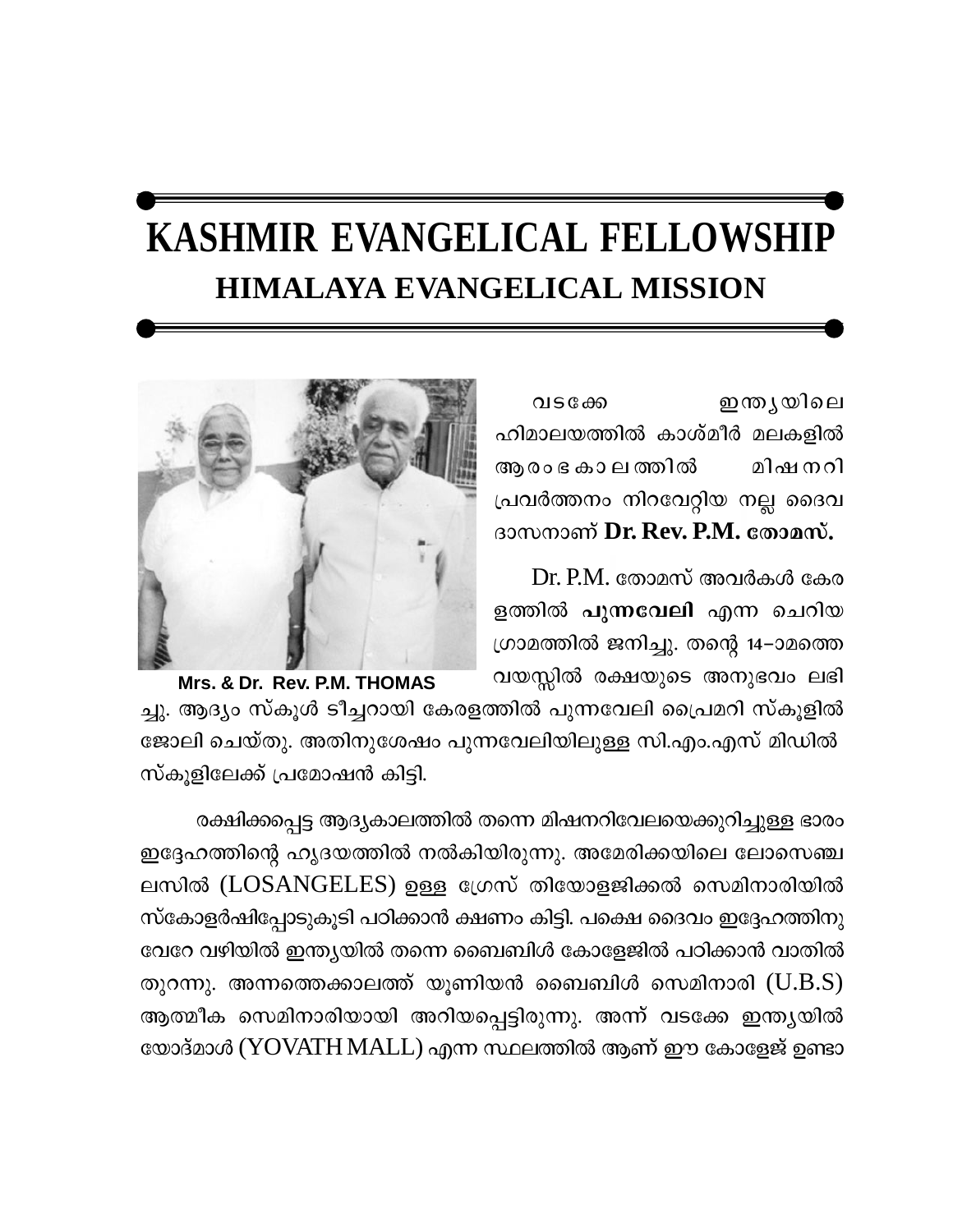#### www.jamakaran.com

July 2019

ജാമക്കാരൻ

യിരുന്നത്. ഇപ്പോൾ അത് പൂനെയിലാണ്. അവിടെ ഇദ്ദേഹത്തിന് പഠിത്ത ത്തോടൊപ്പം ഈവനിംഗ് കോളേജിൽ ബി.എ പഠിക്കാനും അവസരം കിട്ടി. ഈ രണ്ടു പഠിത്തവും കഴിഞ്ഞിട്ട് കേരളത്തിൽ പല പള്ളികളിൽ അച്ചനായി പ്രവർത്തിക്കാൻ ക്ഷണം കിട്ടി. പക്ഷെ ഇദ്ദേഹത്തിന്റെ ഹൃദയത്തിൽ മിഷനറി ഭാരം വർദ്ധിച്ചതുകൊണ്ട് സുവിശേഷം അറിയപ്പെടാത്ത സ്ഥലമായ കാശ്മീർ ഭാഗത്തെ തിരഞ്ഞെടുത്തു.



Temporary Worship hall prepared by Army Friends



അന്നത്തെ ക്കാ ലത്ത്  $C \oplus 0$   $B$ ത്തിലെ പ്രശസ്ത റൈവവേലക്കാ വലിയ  $@$   $@$   $@$ കുഞ്ഞപ്പി ഉപദേ ശിയുടെ മകൾ സഹോദരി ക്രിസ്റ്റി അവർകളെ കല്യാണം കഴിച്ചു. രണ്ടുപേർക്കും മിഷ നറിഭാരം ഉണ്ടായി

Present Church, Uthampur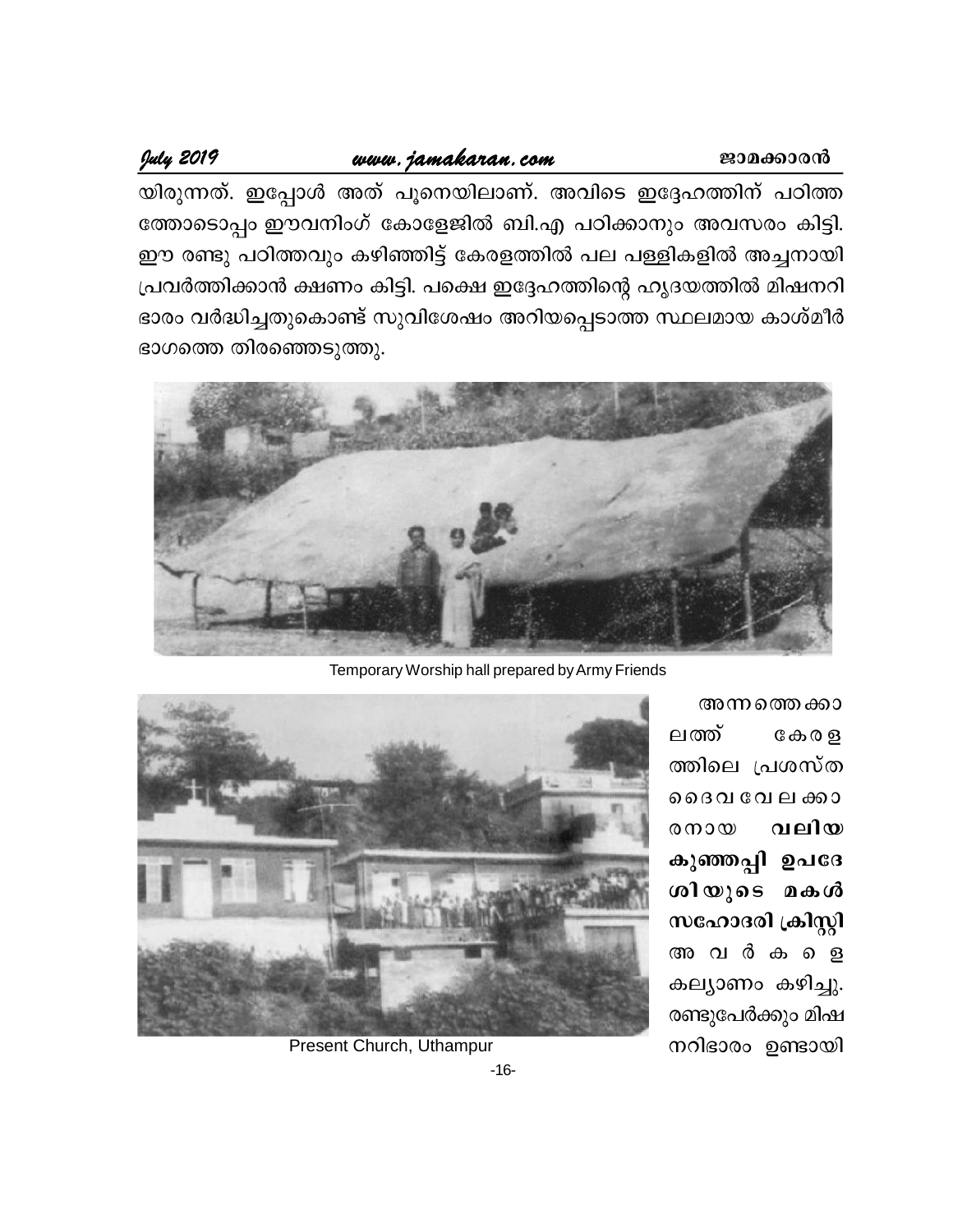#### www.jamakaran.com

# July 2019

രുന്നതുകൊണ്ട് രണ്ടുപേരും കാശ്മീരിലേക്ക് മിഷനറി പ്രവർത്തനത്തിനു പുറ പ്പെട്ടു. കാശ്മീർ സ്റ്റേറ്റിൽ ഉധംപൂർ എന്ന സ്ഥലത്ത് തന്റെ മിഷനറി പ്രവർത്തനം തുടങ്ങി. ആരംഭകാലത്തിൽതന്നെ ധാരാളം ആളുകൾ ഇവരുടെ ദൈവവേല യിൽ ക്രിസ്തുവിനെ സ്വീകരിച്ചു. ആരംഭത്തിൽ മൺകുടിലിലാണ് ആരാധന തുടങ്ങിയത്. ആരാധന തുടങ്ങിയ സ്ഥലത്തിനു ചുറ്റിലും പട്ടാളക്കാരുടെ ക്യാമ്പുകൾ ധാരാളം ഉണ്ടായിരുന്നു. ആ സ്ഥലത്ത് ആദ്യത്തെ ക്രിസ്തീയ സഭയായതുകൊണ്ട് പട്ടാളത്തിലുള്ള ക്രിസ്ത്യാനികൾ ധാരാളം പേർ പാസ്റ്റർ പി.എം. തോമസ് അവർകൾ ആരംഭിച്ച യൂണിയൻ ചർച്ചിൽ ആരാധിക്കാൻ കടന്നു വന്നു. ഈ ചെറിയ ആരാധനസ്ഥലത്തെ പട്ടാളക്കാർ ഒന്നുചേർന്ന്

> വലിയ ടെന്റ് ആരാ  $\omega$  m സ്ഥലമായി പണിതുകൊടുത്തു. അങ്ങനെ ധാരാളം പട്ടാളക്കാരും നാട്ടു കാരും ആരാധന യിൽ സംബന്ധിച്ച ആ കാലത്തിലാണ് പി.ജി. ബ്രദർ വർഗീസ് അവർകളും ആരാധനയിൽ പങ്കെ  $S<sub>\lambda</sub>$  ത്തത്. പക്ഷെ പി.ജി. വർഗീസ്



Mrs. Lilly & Pastor P. G. Vargis

അവർകൾ നിരീശ്വരവാദിയായിരുന്നു. അദ്ദേഹത്തിന്റെ ഭാര്യ ലില്ലി വർഗീസ് നല്ല ആത്മീകമുള്ളവരായിരുന്നു. തന്റെ ഭാര്യയെ സന്തോഷിപ്പിക്കാൻ വേണ്ടി അദ്ദേഹവും ഭാര്യയും ഈ ആരാധനയിൽ സംബന്ധിച്ചു. പാസ്റ്റർ പി.എം. തോമസ് അവർകൾ നടത്തിയ ഒരു Tent Conventionൻ പരിശുദ്ധാത്മാവ് ബ്രദർ പി.ജി. വർഗ്ഗീസ് അവർകളെ സ്പർശിച്ച് രക്ഷയുടെ അനുഭവത്തിൽ കടന്നുവരു വാൻ ഇടയാക്കി. ഇത് 1971–ാം വർഷം സംഭവിച്ചു.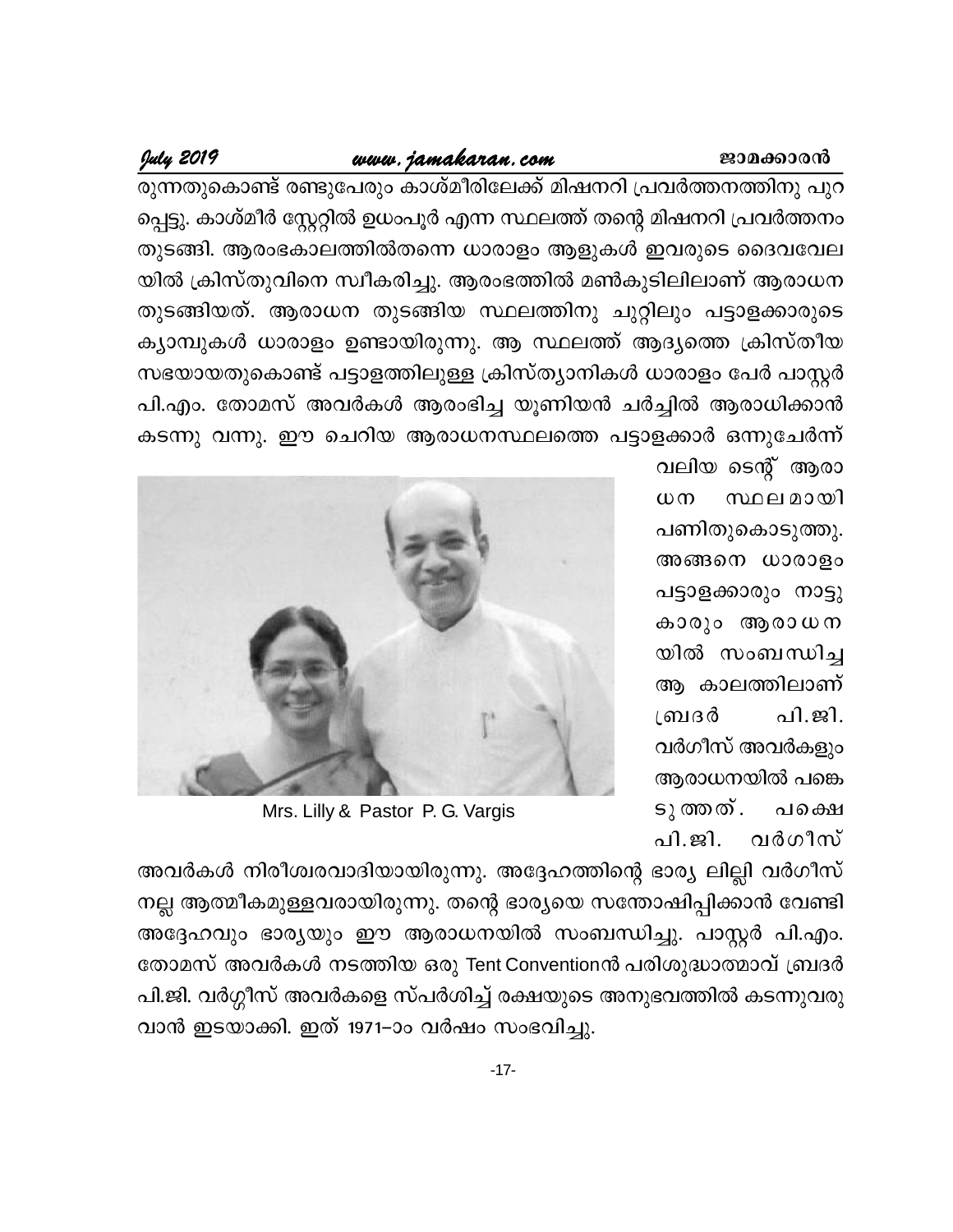www.jamakaran.com

#### July 2019

ബ്രദർ പി.ജി. വർഗീസ് അവർകൾ പട്ടാളജോലി രാജിവച്ച് പഞ്ചാബിൽ വലിയ മിഷനറിവേല നടത്തി ധാരാളം പഞ്ചാബികൾ യേശുവിനെ സ്വീകരിച്ചു, ധാരാളം സഭകളും പി.ജി. വർഗീസ് മുഖാന്തിരം ഉണ്ടായി.

ഇങ്ങനെ പാസ്റ്റർ പി.എം. തോമസ് കാരണം ധാരാളം പേർ തൊടപ്പെട്ട് ഇന്ന് വലിയ വലിയ ദൈവവേലക്കാരായി പ്രവർത്തിച്ചുകൊണ്ടിരിക്കുന്നു.

1970–ാം വർഷം പാസ്റ്റർ പി.എം. തോമസ് അവർകൾ കോട്ടയത്ത് വന്ന പ്പോൾ തന്റെ മിഷനറിവേലയെ താങ്ങുന്ന കുടുംബങ്ങളെ കൂട്ടിചേർത്ത് പ്രാർത്ഥനായോഗം നടത്തി ആ കാലഘട്ടത്തിൽ ഞാൻ കോട്ടയം മാങ്ങാനം മാർത്തോമാസഭയിൽ കൺവെൻഷൻ പ്രസംഗിക്കാൻ വന്നപ്പോൾ പാസ്റ്റർ പി.എം. തോമസ് അവർകളെ ഞാൻ പരിചയപ്പെട്ട് ആത്മീയ സുഹൃത്തുക്കളാ യിമാറി. ആ വർഷത്തെ അദ്ദേഹത്തിന്റെ സഭയായ (കാശ്മീർ) ഉധംപൂരിലുള്ള

> യൂണി യൻ ചർച്ചിന്റെ ആമ്പൽ കൺവെൻഷനിൽ പ്രസംഗിക്കാൻ എന്നെ ക്ഷണിച്ചു. അദ്ദേഹം എന്റെ പ്രസംഗത്തെ ഹിന്ദിയിൽ തർജ്ജമ ചെയ്തു. അതിന് ശേഷം നാലുവർഷം കഴി ഞ്ഞപ്പോൾ എന്റെ ഭാര്യ പി.എം.  $@000050q$ o തോമസ് അവർകളുടെ സഭ യിൽ ചെന്ന് പ്രസംഗിച്ചു.

> കഴിഞ്ഞ മാസം (2019 ജൂൺ) Dr. Rev. P.M. തോമസ് അവർകളുടെ 90– ാമത്തെ പിറന്നാൾ ആഘോ ഷത്തിലും തുടർന്നുള്ള



Dr. Pushparaj - (Age 79) Dr. P.M. Thomas - (Age 90)  $-18-$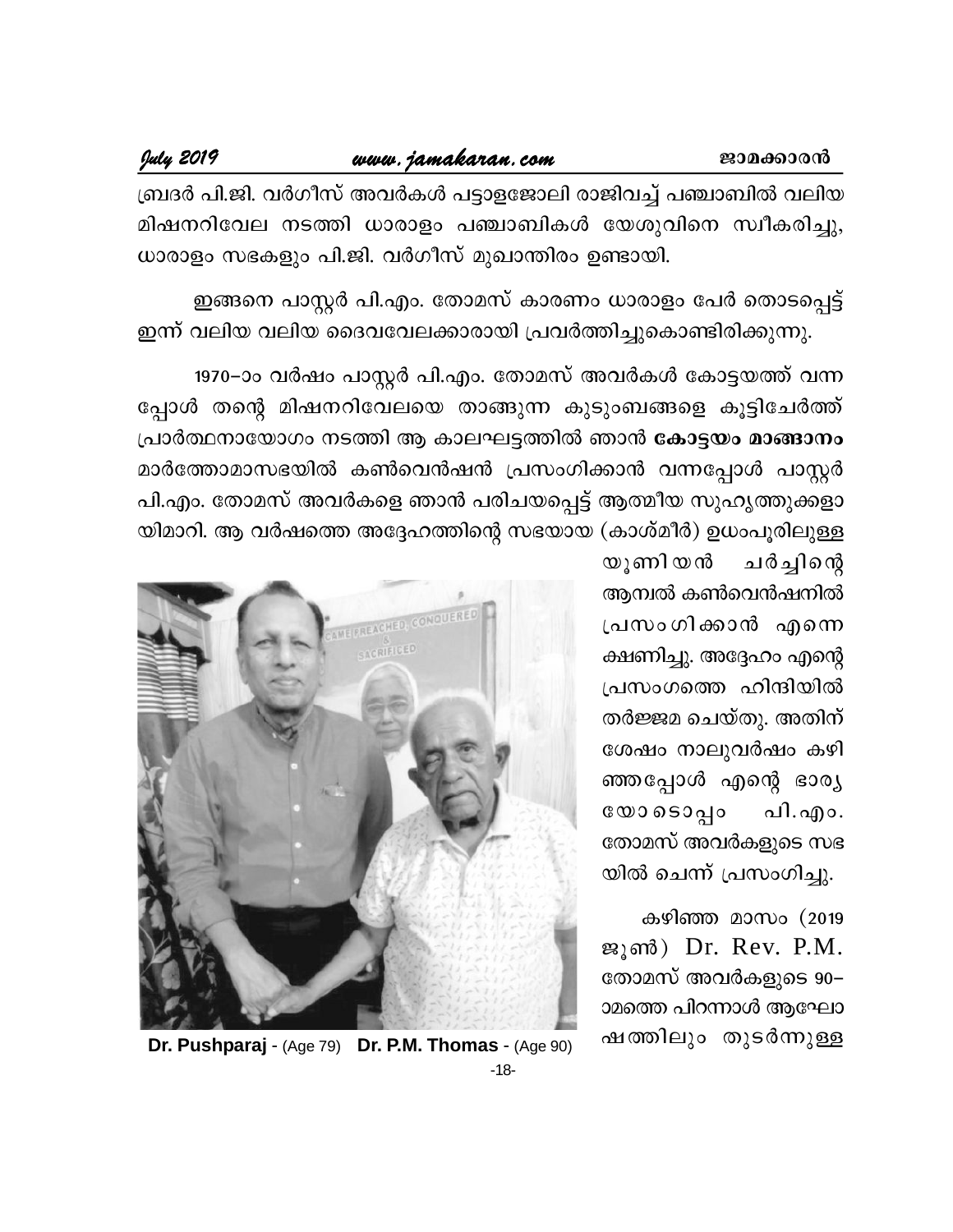

**Bishop Santhosh Translating my message** 

കൺവെൻഷനിലും എനിക്ക് പ്രധാന അതിഥിയായി സംബന്ധിക്കാൻ അവ സരം കിട്ടി. പാസ്റ്റർ പി.എം. തോമസ് അവർകൾ ഭൂട്ടാൻ, നേപ്പാൾ, മണിപ്പൂർ, വെസ്റ്റ് ബംഗാൾ, ഉത്തർപ്രദേശ് തുടങ്ങിയ സ്ഥലങ്ങളിൽ പല സഭകളെ സ്ഥാപിച്ചു. ഇപ്പോൾ ഇദ്ദേഹത്തിന്റെ മകൻ ആയ പാസ്റ്റർ സന്തോഷ് അവർകൾ ഈ എല്ലാ സഭയുടേയും ചുമതല ഏറ്റെടുത്ത് അമേരിക്കയിൽ ബിഷപ്പായി അഭിഷേകം ചെയ്യപ്പെട്ടു. ഈ പ്രാവശ്യം എന്റെ പ്രസംഗത്തെ പാസ്റ്റർ പി.എം. തോമസ് അവർകളുടെ മകനായ ബിഷപ്പ് സന്തോഷ് അവർകളാണ് തർജ്ജമ



Mrs. Grace Johnson

ചെയ്തത്. ഇതേ സ്ഥലത്ത് ഇവർ ഇംഗ്ലീഷ് മെട്രി ക്കുലേഷൻ സ്കൂളും നടത്തി കുട്ടികൾ വഴിയായി യേശു ക്രിസ്തുവിനെ അറിയി ക്കാൻ ദൈവം സഹായിച്ചു കൊണ്ടിരിക്കുന്നു. ബിഷപ്പ് സന്തോഷിന്റെ മകൻ പാസ്റ്റർ ആൻഡ്രൂ അവർകൾ ആരാധ നയിൽ വർഷിപ്പ് ലീഡറായി പ്രവർത്തിക്കുന്നു.



Dr. Rev. Johnson George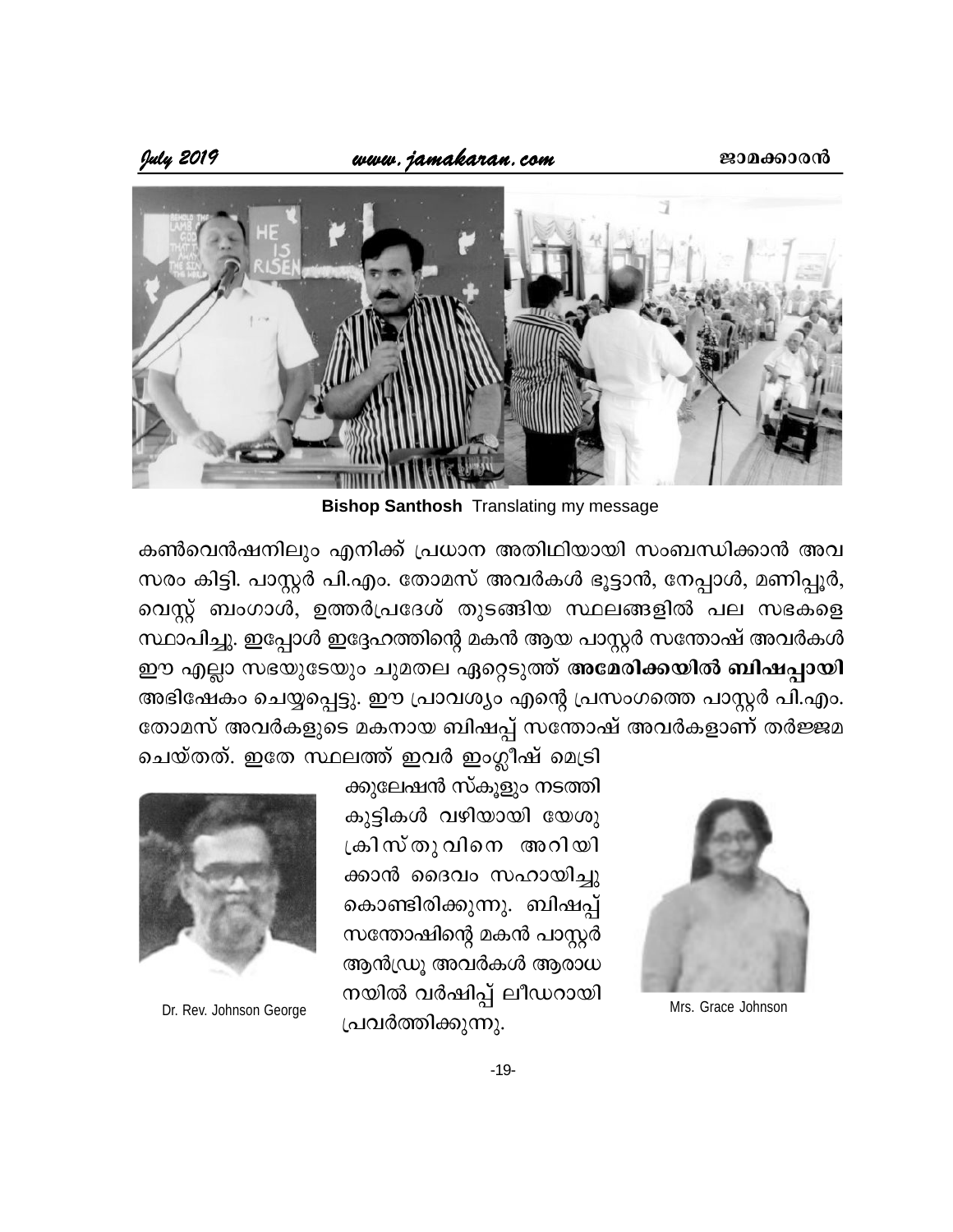#### www.jamakaran.com

July 2019

Dr. Rev. P.M. തോമസ് അവർകൾക്ക് ഒരു മകളും ഉണ്ട്. അവരുടെ പേര് Mrs. ഗ്രേസ് ജോൺസൻ. ഇവരുടെ ഭർത്താവ് Rev. ജോൺസൻ ജോർജ്ജ്

> അവർകൾ മദ്ധ്യകേ രളാ ഡയോസിസ് സി. എസ്. ഐ ചർച്ചിന്റെ  $\Omega$ ക്കാരനായി പ്രവർത്തിച്ചു. അദ്ദേ ഹത്തിന്റെ ദൈവ വേലയെക്കുറിച്ച് മുണ്ടക്കയം ഐക്യ കൺവെൻഷനിൽ (മാർത്തോമാ & സി. എസ്. ഐ $)$ ഞാൻ പ്രസംഗി ക്കാൻ പോയപ്പോൾ



**Bishop Santhosh & Family** 

ജനങ്ങൾ പുകഴ്ത്തിപ്പറഞ്ഞത് കേട്ടു.

# വചന വൈരാഗൃത്തിൽ റവ. ജോൺസൻ ജോർജ്ജ്

ബിഷപ്പ് മാണി അവർകളുടെ കാലത്തിൽ ജോൺസൻ ജോർജ്ജ് അച്ചൻ മാനസാന്തരപ്പെട്ട് സ്നാനം എടുക്കുന്നതിനെക്കുറിച്ച് ചർച്ച ചെയ്തു. നമ്മുടെ സി.എസ്.ഐ സഭയിൽ അങ്ങനെ ഉള്ള സ്നാനം അനുവദിച്ചുകൂടെ എന്ന് ചോദിച്ചു. അപ്പോൾ മാണിത്തിരുമേനി അവർകൾ ഈ ഉപദേശചിന്ത അച്ചന്റെ ഉള്ളത്തിൽ ഇരുന്നാൽ മതി. അതിനെക്കുറിച്ച് എന്നോടോ മറ്റുള്ളവരോടോ പങ്കുവെക്കരുത് എന്ന് പറഞ്ഞു. ചില കാലങ്ങൾക്കുശേഷം കുഞ്ഞുങ്ങളെ സ്നാനപ്പെടുത്തുവാൻ സഭക്കാർ കുഞ്ഞുങ്ങളെ കയ്യിൽ ഏൽപ്പിക്കുമ്പോൾ എന്റെ മനസ്സിൽ ഒരു കുറ്റബോധം ഉണ്ടാകുന്നു. അതുകൊണ്ട് ഇത് ആവർത്തി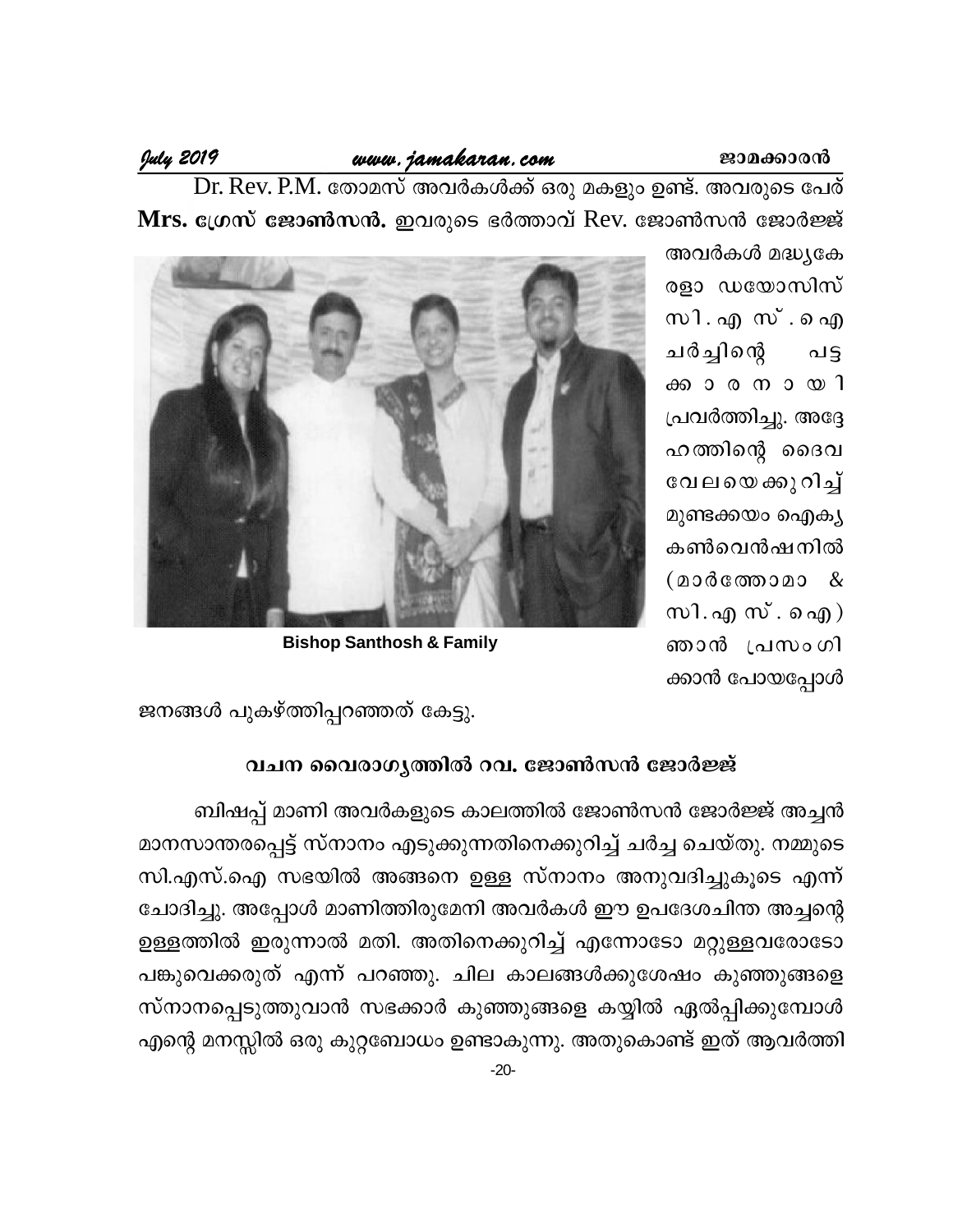# www.jamakaran.com

ജാമക്കാരൻ

\_<br>ക്കാതിരിക്കാൻ എന്റെ പട്ടക്കാരൻ ശുശ്രൂഷയെ രാജിവയ്ക്കുന്നു എന്ന് പറഞ്ഞ് രാജിക്കത്ത് ഏൽപ്പിച്ചു ബിഷപ്പ് അവർകൾ അച്ചനോട് അച്ചാ നിങ്ങളെപ്പോ ലുള്ള ആത്മീക അച്ചൻമാർ ഡയോസിസിന് വളരെ ആവശ്യമാണ്. അതു കൊണ്ട് രാജിക്കത്തിനെ ഞാൻ സ്വീകരിക്കുന്നില്ല എന്ന് പറഞ്ഞയച്ചു. എന്നാലും ഒരു ദിവസം നിർബന്ധിച്ചു രാജിക്കത്ത് ഏൽപ്പിച്ചു. തന്റെ ഭാര്യയായ Mrs. ഗ്രേസ് അവർകളോട് സാമൂഹ്യസേവനത്തിനും മിഷനറി പ്രവർത്തനത്തിനും തങ്ങളെ സമർപ്പിച്ചു. ഈ വിഷയങ്ങൾ ചില അച്ചന്മാർ പറഞ്ഞു ഞാൻ എഴു തുന്നു. റവ. ജോൺസൻ ജോർജ്ജ് അച്ചനെ ഞാൻ നേരിട്ടുകണ്ട് സംസാരിച്ചി ട്ടില്ല. അദ്ദേഹത്തിന്റെ ഭാര്യ Mrs. ഗ്രേസ് അവർകളെ എനിക്കു പരിചയമുണ്ട്. ഇപ്പോൾ ഭാര്യയും ഭർത്താവും മക്കളോടും വെസ്റ്റ്ബംഗാളിൽ സാമൂഹ്യസേവ നത്തോടൊപ്പം മിഷനറി പ്രവർത്തനവും ആത്മാർത്ഥമായി ചെയ്തുകൊണ്ടി രിക്കുന്നു.

# ജാമക്കാരന്റെ കുറിപ്പ് :

July 2019

ഇങ്ങനെ Dr. Rev. P.M. തോമസ് അവർകളുടെ കുടുംബം മുഴുവനും മിഷനറി പ്രവർത്തനങ്ങളിലും സാമൂഹ്യസേവനത്തിലും ബന്ധപ്പെട്ടു ദൈവ നാമമഹിമക്കുവേണ്ടി പ്രവർത്തിക്കുന്നത് വലിയ കൃപയാണ്. പാസ്റ്റർ P.M. തോമസ് അവർകളുടെ 90–ാമത്തെ വയസ്സിൽ ഓർമ്മ നഷ്ടപ്പെട്ടുകൊണ്ടിരി ക്കുന്നു. ഇങ്ങനെ ഉള്ള ദൈവവേലക്കാർക്ക് വേണ്ടിയും വേലക്കുവേണ്ടിയും നാം പ്രാർത്ഥിക്കാം.

P.M. തോമസ് അവർകൾ തന്റെ ജീവിതത്തിൽ പല ബുദ്ധിമുട്ടുകളും പല പ്രശ്നങ്ങളെ അഭിമുഖീകരിച്ചിട്ടുണ്ട്. ഹൃദയ ശസ്ത്രക്രിയ സമയം ദൈവം അദ്ദേഹത്തെ സൗഖ്യമാക്കി വീണ്ടും ദൈവവേലയിൽ ഉപയോഗിക്കുന്നു. അതി നിടയ്ക്ക് അദ്ദേഹം എഴുതിയ പല അനുഭവത്തോടെയുള്ള പാട്ടുകൾ ഇപ്പോഴും കേരളത്തിൽ പല സഭകളിൽ പാടിക്കൊണ്ടിരിക്കുന്നു. അതിൽ അഞ്ചു പാട്ടുക ളുടെ ഒരു ചരണം മാത്രം നിങ്ങളുടെ ഓർമ്മക്കായി എഴുതുന്നു.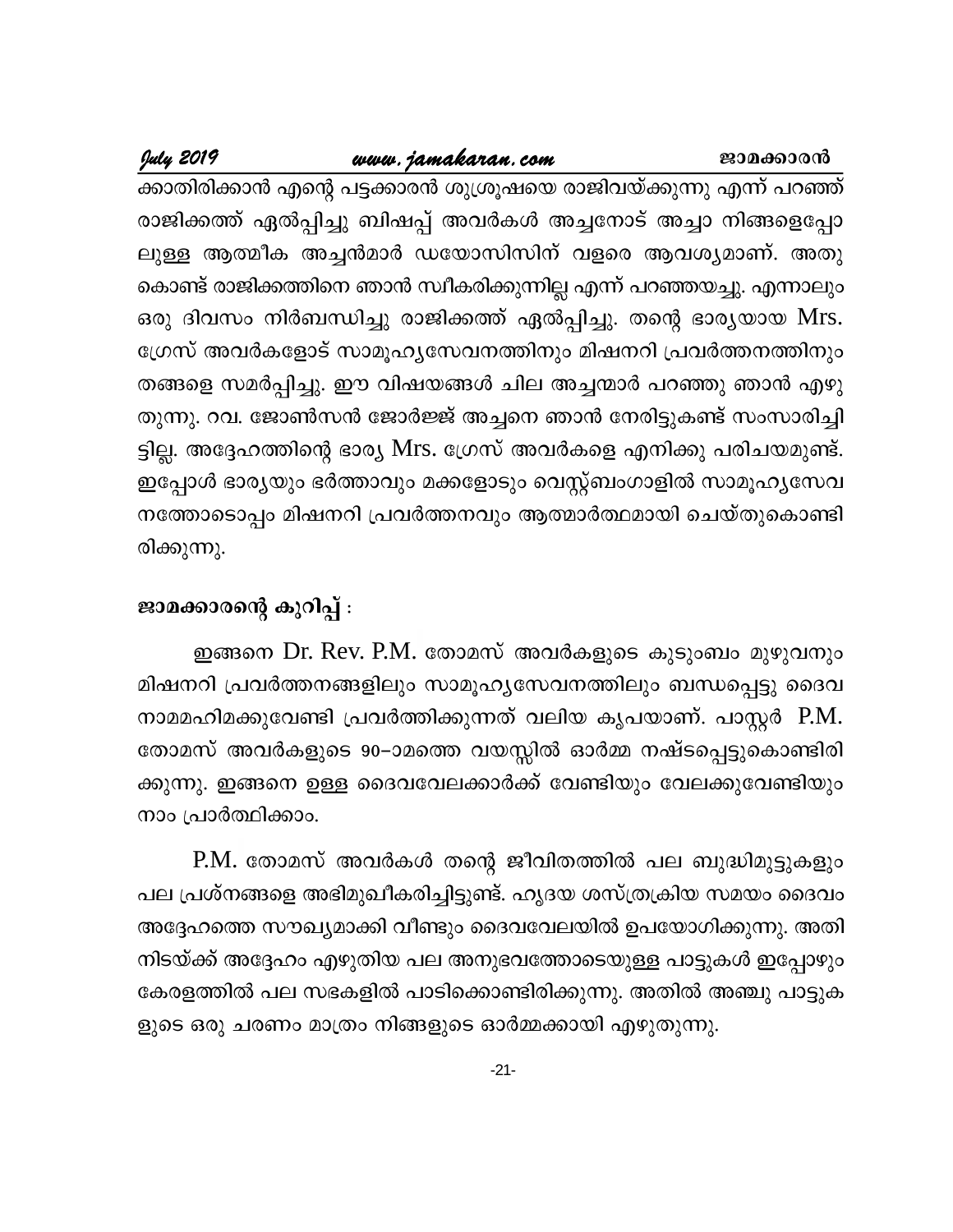| July 2019      | www.jamakaran.com                                                                                         | ജാമക്കാരൻ |
|----------------|-----------------------------------------------------------------------------------------------------------|-----------|
| പാട്ട് നമ്പർ 1 | ക്രിസ്തീയ ജീവിതം സൗഭാഗ്യജീവിതം                                                                            |           |
|                | കർത്താവിൻ കുഞ്ഞുങ്ങൾക്കാനന്ദദായകം<br>കഷ്ടങ്ങൾ വന്നാലും നഷ്ടങ്ങൾ വന്നാലും<br>ക്രിസ്തേശു നായകൻ കൂട്ടാളിയാണേ |           |
| പാട്ട് നമ്പർ 2 | കൊതിയുണ്ടധികം വേലയുണ്ടേറേ                                                                                 |           |
| പാട്ട് നമ്പർ ദ | ക്രിസ്തുവിൻ യുവാക്കളെ                                                                                     |           |
| പാട്ട് നമ്പർ 4 | പാരിടപ്പമിതേ                                                                                              |           |
| പാട്ട് നമ്പർ 5 | എന്നെ വീണ്ടസ്നേഹം                                                                                         |           |
|                | കുരിശിലെ സ്നേഹം                                                                                           |           |

ഈ പാട്ടുകളെല്ലാം 1950–ൽ ഇദ്ദേഹം ഹിന്ദുകോളേജിൽ (കോട്ടയം) പഠി ച്ചുകൊണ്ടിരുന്നപ്പോൾ എഴുതിയ പാട്ടുകളാണ്. ഇങ്ങനെയുള്ള ആത്മീക ദൈവ ദാസന്മാർക്കായി ഞാൻ ദൈവത്തെ സ്തുതിക്കുന്നു. നിങ്ങളും ദൈവത്തെ സ്തുതിക്കണം.

സാധാരണ ഇങ്ങനെയുള്ള ദൈവദാസൻമാർ മരിച്ചശേഷമാണ് ഇദ്ദേഹ ത്തിന്റെ ദൈവവേലയെക്കുറിച്ചും ജീവിതത്തെക്കുറിച്ചും പുകഴ്ത്തിപ്പറയുകയും എഴുതുകയും ചെയ്യുന്നത്.

പാസ്റ്റർ പി.എം. തോമസ് അവർകളുടെ 90–ാമത്തെ വയസ്സിൽ അദ്ദേഹം ജീവിക്കുമ്പോൾതന്നെ ഞാൻ നേരിട്ടു സംസാരിച്ചുകൊണ്ടിരിക്കുമ്പോൾ തന്റെ പഴയ അനുഭവങ്ങളെല്ലാം എന്നോടു പങ്കുവെച്ച് സംസാരിച്ചത് കേൾക്കുവാൻ എനിക്കൊരവസരം കിട്ടി. അദ്ദേഹം ഉണ്ടാക്കിയ പാട്ടിന്റെ ഒരോരോ ചരണവും അദ്ദേഹം പാടി കേൾപ്പിച്ചു. പാടിക്കൊണ്ടിരിക്കുമ്പോൾ പെട്ടെന്ന് എന്നെ നോക്കി താങ്കൾ ആരാണ് എവിടുന്നാണ് വന്നത് ഇങ്ങനെ പെട്ടെന്ന് ഓർമ്മശക്തി മാറു ന്നു. വീണ്ടും പഴയ വിവരങ്ങൾ മറക്കുന്നു. അദ്ദേഹം പറഞ്ഞുനിർത്തിയ സ്ഥലത്ത് കൊണ്ടുവന്ന് ഞാൻ ഓർമ്മപ്പെടുത്തി ആ സമയത്ത് കലങ്ങിയ കണ്ണോടെ എന്റെ കൈയ്യെപ്പിടിച്ച് ഡോക്ടർ തെറ്റിദ്ധരിക്കരുത്. ഇങ്ങനെ ഞാൻ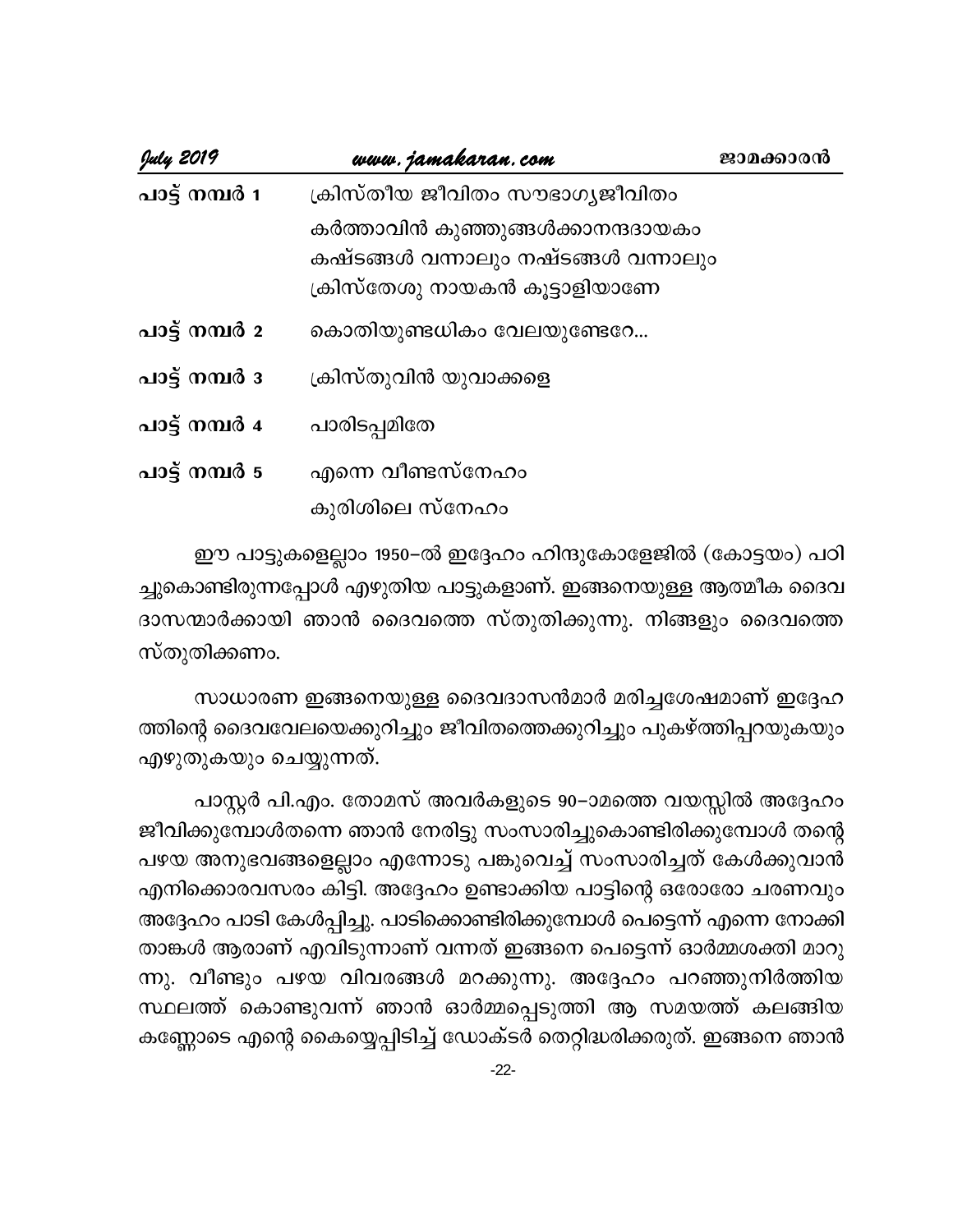മറന്നു മറന്നുകൊണ്ടുവരുന്നു. എനിക്ക് ഒരു ആഗ്രഹമേ ഉള്ളൂ. എന്റെ മരണ ക്കിടക്ക അടുത്തുവരാറായി. എന്റെ പഴയ സുഹൃത്തുക്കളെ ഞാൻ മറന്നാലും ഞാൻ ചെയ്ത ദൈവവേലകളെ മറന്നാലും അവസാന ശ്വാസത്തിൽ എന്റെ യേശു അപ്പച്ചനെ ഞാൻ മറക്കാൻ പാടില്ല. ഇതിനുവേണ്ടി ഡോക്ടർ പ്രാർത്ഥി ച്ചാൽ മതി. ഈ 90 വയസ്സിൽ ദൈവം എനിക്കു നടക്കാനുള്ള ചെറിയ ശക്തി തന്നിട്ടുണ്ട്. കഴിക്കാൻ ശക്തിയുള്ള പല്ലുകൾ തന്നിട്ടുണ്ട്. അതിനായി ഞാൻ ദൈവത്തെ സ്തുതിക്കുന്നു എന്ന് പറഞ്ഞു പ്രാർത്ഥിച്ച് എന്നെ അയച്ചു കാശ്മീരിൽ നിന്ന് സേലം വരെയുള്ള എന്റെ മടക്കയാത്രയിൽ പാസ്റ്റർ പി.എം. തോമസ് അവർകളേയും അദ്ദേഹത്തിന്റെ മിഷനറി പ്രവർത്തനങ്ങളെയും ആ വേല മുടങ്ങാതെ തുടർന്ന് ചെയ്തുകൊണ്ടിരിക്കുന്ന അദ്ദേഹത്തിന്റെ മക്കൾക്കു വേണ്ടിയും കൊച്ചുമക്കൾക്കുവേണ്ടിയും ദൈവത്തെ സ്തുതിച്ചു. ഇങ്ങനെ യുള്ള ദൈവവേലക്കാരെ നിസ്സാരകാര്യത്തിനുവേണ്ടി മാർത്തോമാസഭ മറക്കും സി.എസ്.ഐ സഭ മറക്കും പെന്തിക്കോസ്തു സഭകളും മറക്കും. യേശുക്രിസ്തു ഒരിക്കലും ഇങ്ങനെയുള്ള ദൈവവേലക്കാരെ മറക്കുന്നില്ല. എന്റെ 78 വയസ്സുവ രെയുള്ള അനുഭവത്തിൽ ഞാൻ കണ്ടുമുട്ടിയ യഥാർത്ഥ ദൈവവേലക്കാരിൽ ഒരാളാണ് Dr. Rev. P.M. തോമസ് അവർകൾ. ദൈവനാമം മഹത്വപ്പെടട്ടെ.

Uthampur Mission House contact email: santhosh@kefm.org

# **BANK ACCOUNT NUMBERS:**

# Dr. M.G.E. PUSHPARAI

SALEM -636 005. INDIA

#### **STATE BANK OF INDIA (SALEM-1970)**

#### A/C No: 10764116842

SWIFT CODE - SBININBB637-10764116842 IFSC CODE - IFSC SBIN0001970 -10764116842

## **CANARA BANK - SALEM** (SURAMANGALAM BRANCH) A/C No: 1219101013622.

SWIFT CODE - CNRB0001219 -1219101013622. IFSC CODE - IFSC CNRB0001219-1219101013622.